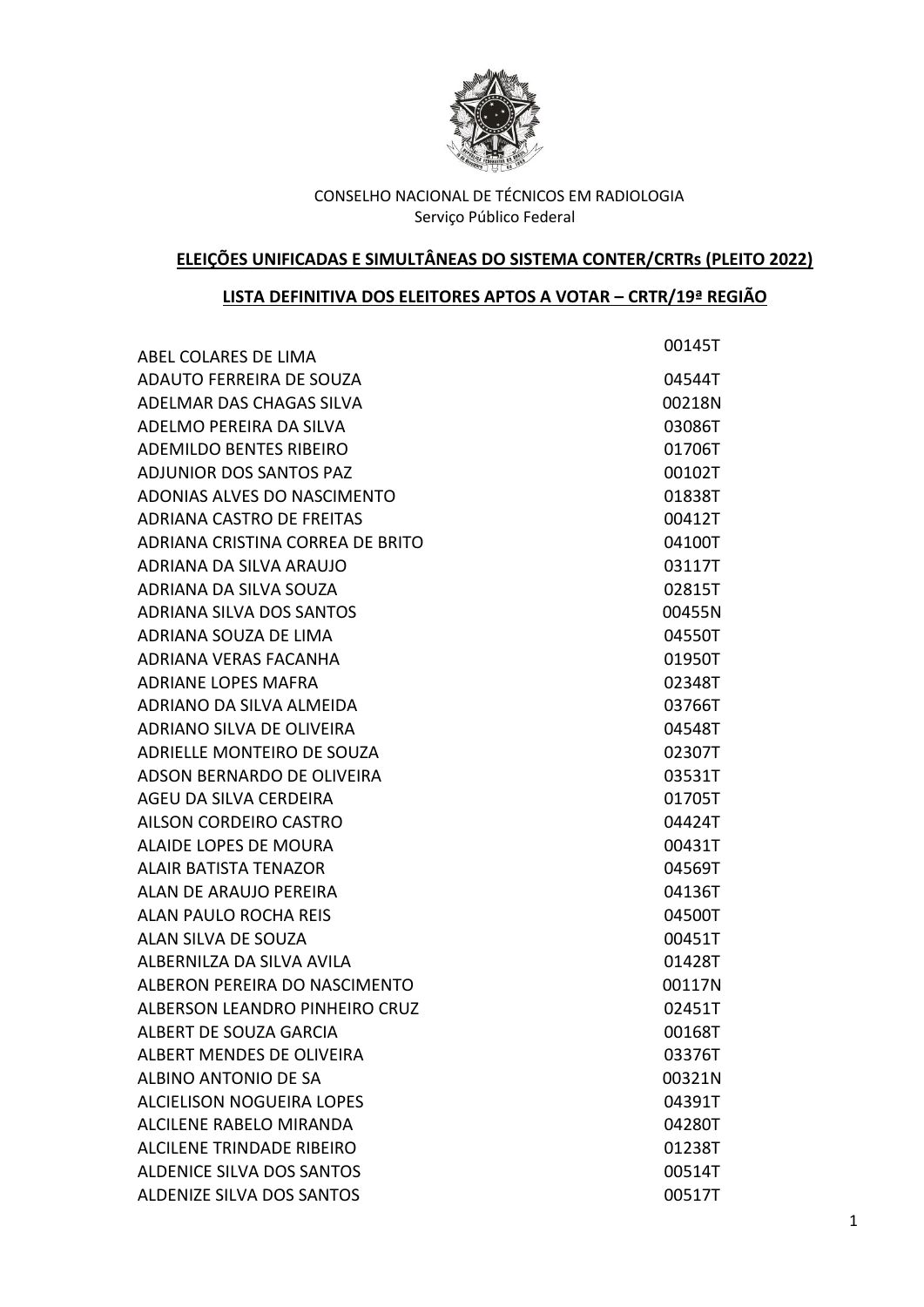

| ALEKSANDRA DE ALMEIDA FERREIRA      | 04258T |
|-------------------------------------|--------|
| ALESSANDRA AMORIM RAMOS             | 03693T |
| ALESSANDRA BEÇA DA CRUZ             | 02273T |
| ALESSANDRA BIE DA COSTA             | 04082T |
| ALESSANDRA DA SILVA SOUSA           | 04254T |
| ALESSANDRA DE SOUZA SANTOS          | 04485T |
| ALESSANDRO CARDOSO                  | 04490T |
| ALESSANDRO DE OLIVEIRA COSTA        | 04374T |
| ALEX CRISHOSTOMO DE V. FERNANDES    | 00189T |
| ALEX DOS SANTOS SALES               | 02006T |
| ALEX FRANCISCO VERAS CARNEIRO       | 02790T |
| ALEX JAM OLIVEIRA DA SILVA          | 04330T |
| ALEXANDER SAMUEL CARVALHO BARBOSA   | 00665T |
| ALEXANDRE JORGE FLORENCIO PEIXOTO   | 00359T |
| ALEXSANDER LUIZ DE FARIAS FURTADO   | 02613T |
| ALEXSANDRO RIBEIRO DE LIMA          | 03626T |
| ALEXSANDRO SANTOS DA SILVA          | E00001 |
| ALIANE DA COSTA GAMA                | 04553T |
| ALICE RUANA DOS SANTOS PEREIRA      | 04473T |
| ALILIA CRISTINA NUNES DE CARVALHO   | E00046 |
| <b>ALINE CAMPOS BAUER</b>           | 02682T |
| ALINE CRISTINE GOMES SAMPAIO        | 00280N |
| <b>ALINE GOMES PINHEIRO</b>         | 00495N |
| ALINE KAIRE ARAUJO HUAYLUPO         | 00953T |
| ALLEX SILVA PINTO                   | 00019A |
| ALLINE NAYARA RIBEIRO DE SOUZA      | 01972T |
| <b>ALOYSIO RODRIGUES DOS SANTOS</b> | 00347T |
| <b>ALZAIR ELIAS JUNIOR</b>          | 00475N |
| <b>ALZIANE DOS SANTOS SALES</b>     | E00037 |
| AMADEU PEIXOTO ABREU                | 03915T |
| AMETISTA LORENA DOS ANJOS PINHEIRO  | 00530N |
| ANA CAROLINE VIEIRA LEITE           | 04516T |
| ANA CATARINA CARNEIRO RIBEIRO       | 00374N |
| ANA CRISTINA LOPES DA SILVA         | 04428T |
| ANA HILLARY DE SOUZA FERREIRA       | 03850T |
| ANA KELLEY CARRIL DE PAULA          | 00345N |
| ANA MARIA DE SOUZA AZEVEDO          | 03723T |
| ANA MARIA MAXIMO VIANA              | 00149N |
| ANA PAULA DE ASSIS BRAZIL           | 01676T |
| ANA PAULA MORAIS VIEIRA             | 00528N |
| ANA QUEZIA OLIVEIRA AMORIM          | 02720T |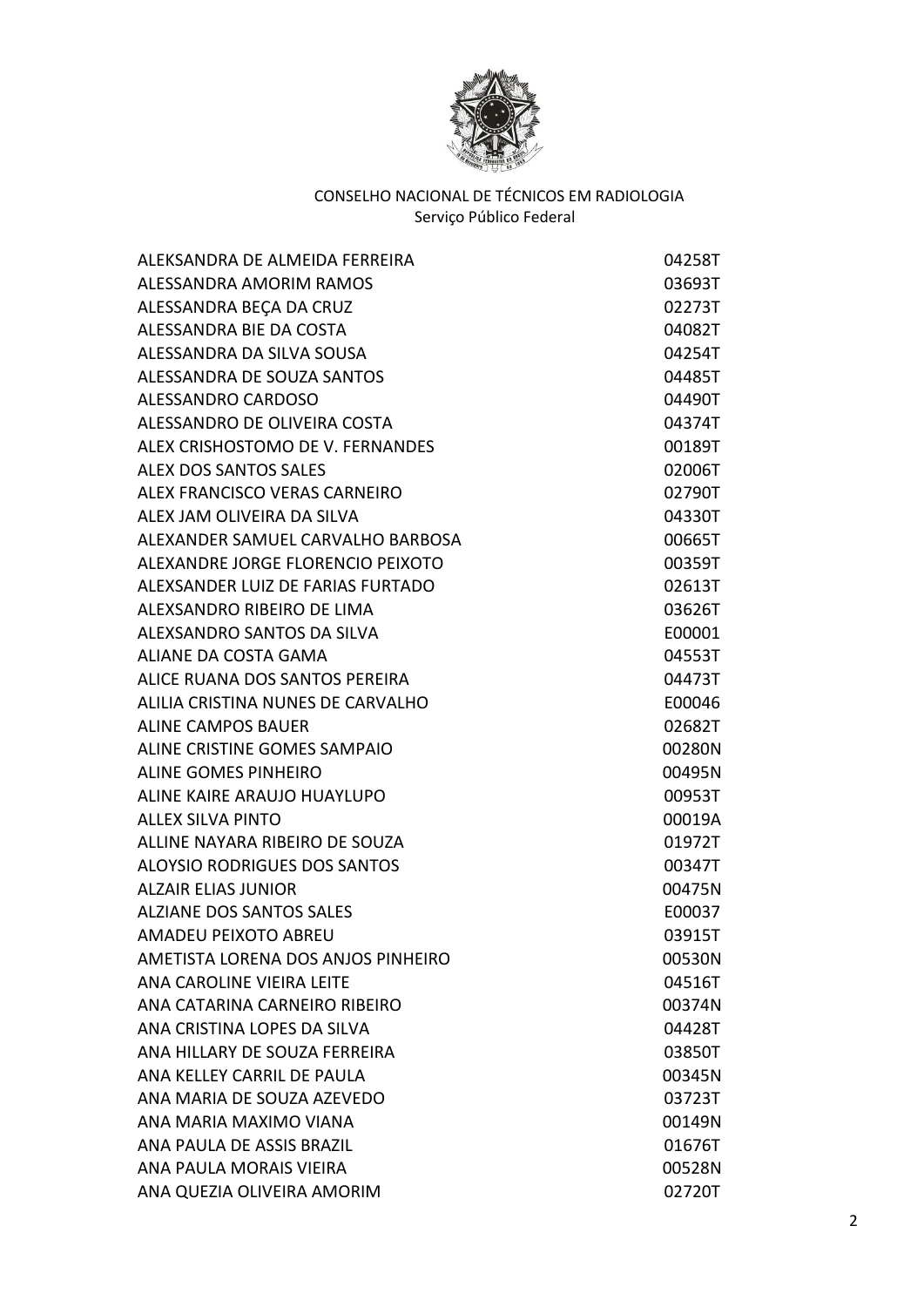

| ANA TAYSA FREIRE GOIANO               | 04329T |
|---------------------------------------|--------|
| ANALICE RIBEIRO DA COSTA              | 04437T |
| ANDERSON ARAUJO CUNHA                 | 00229N |
| ANDERSON DA SILVA CERDEIRA            | E00024 |
| ANDERSON GUIMARAES DO NASCIMENTO      | 00370T |
| ANDERSON HENRIQUE PARENTE DE LIMA     | 01090T |
| ANDRE LUIZ RODRIGUES DE SOUZA         | 04347T |
| <b>ANDRE LUIZ WELKER</b>              | 00180N |
| <b>ANDREI COSTA SOARES</b>            | 01063T |
| <b>ANDREI COSTA SOARES</b>            | 00464N |
| <b>ANDREIA BARROS DE MENEZES</b>      | 02186T |
| ANDREIA DA SILVA CARVALHO             | 04567T |
| ANDREIA DE SOUZA RIBEIRO              | 01245T |
| <b>ANDREIA SANTOS RODRIGUES</b>       | 03107T |
| ANDREIA TORRES DOS ANJOS ALVES        | 00452N |
| ANDRESSA CAGGY DO NASCIMENTO          | E00030 |
| ANDREY GILDER PONTES DA COSTA         | 01382T |
| <b>ANDREY VINICIUS BRASIL BRUNO</b>   | 04526T |
| ANDREZA CARDOSO DE LIMA               | 00594N |
| ANDREZA CORDEIRO COELHO               | 03607T |
| ANDREZA DE CARVALHO ROLIM             | 00362N |
| ANE GLEICE CARNEIRO DA SILVA MELO     | 00334T |
| ANGELA CORREA DA SILVA                | 02026T |
| ANGELITA GUIMARAES DE LIMA            | 00554T |
| ANN CAROLINE BERALDI DE ALBUQUERQUE   | 00580N |
| <b>ANNE BARROS DUARTE</b>             | 01988T |
| <b>ANTONIA ALVES DE SOUSA</b>         | 02747T |
| <b>ANTONIO BRENO SOUZA DE FREITAS</b> | 00559N |
| ANTONIO CARLOS PEREIRA DE OLIVIERA    | 00142T |
| ANTONIO CARLOS PINHEIRO DE ARAUJO     | 00561N |
| ANTONIO DANILO BARROS SIQUEIRA        | 00579N |
| ANTONIO HORTENCIO NONATO PEREIRA      | 00158T |
| ANTONIO JOSCINEY DE SOUZA GUSMAO      | 00318N |
| <b>ANTONIO JOSE MALHEIROS</b>         | 00169T |
| <b>ANTONIO LOBO MAIA</b>              | 02718T |
| <b>ANTONIO NAZION AGUIAR</b>          | 00664T |
| APOLIANE LAVAREDA DE LIMA             | 04551T |
| ARIANA DE ABREU LICATA                | 02465T |
| ARIANE KESIA OLIVEIRA ARAUJO          | 04433T |
| ARILSON DA CONCEICAO FERREIRA         | 04143T |
| ARILSON LOPES DA SILVA                | 00368T |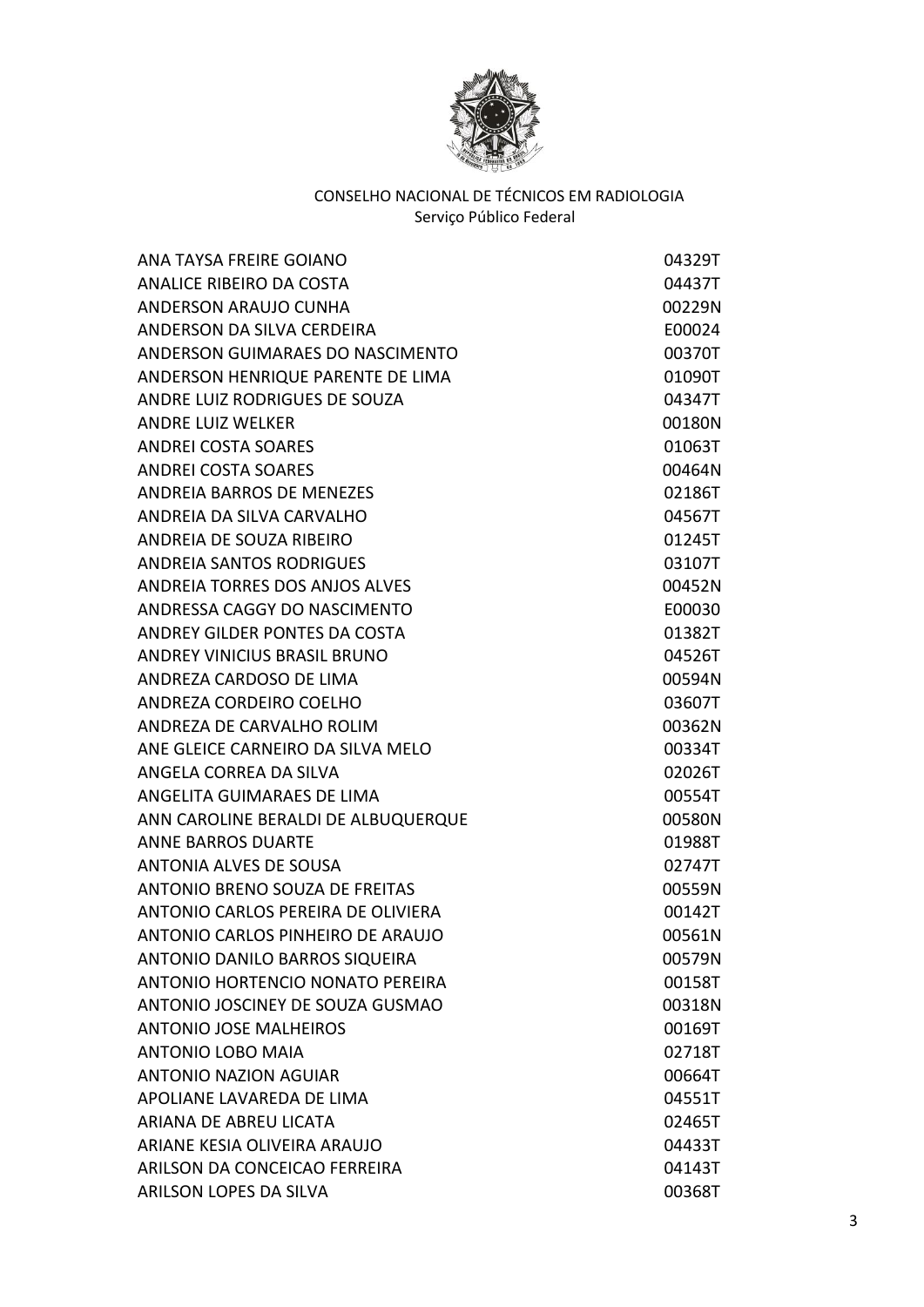

| ARLECY ALENCAR MONTEIRO                  | 00730T |
|------------------------------------------|--------|
| ARLINDO PEREIRA FRANCO                   | 00284T |
| <b>AUDREY MARCKSON CORREA RAMOS</b>      | 04489T |
| AYLSON RICARDO DE LIMA SANTANA           | 00573N |
| BARBARA SANTOS VIEIRA RAMOS              | 03838T |
| <b>BEATRIZ NASCIMENTO SANTOS</b>         | 04147T |
| <b>BEATRIZ PRAIA NASCIMENTO</b>          | 9      |
| <b>BEATRIZ TAVEIRA DOS SANTOS</b>        | E00050 |
| BENEDITO LOMAS DA SILVA                  | 00776T |
| <b>BENICIO ALVES VIEIRA</b>              | 02033T |
| BRAYAN ALEXANDER MARTINEZ BOLIVAR        | 04562T |
| BRENO WILLISON PESSOA DA SILVA           | E00016 |
| BRENO WILLISON PESSOA DA SILVA           | 04515T |
| <b>BRUNA CORREA PITON FERREIRA</b>       | 03771T |
| <b>BRUNO CALDERARO CABRAL</b>            | 04225T |
| BRUNO CARDOSO ALVES DA SILVA             | 02134T |
| <b>BRUNO DOS SANTOS COSTA</b>            | 000021 |
| BRUNO MOREIRA DA COSTA                   | 01906T |
| BRUNO RICARDO BRANDAO PACIFICO           | 04532T |
| CAMILA NASCIMENTO GURGEL BARRETO         | 04517T |
| CAMILA PINTO DE ALMEIDA                  | 02581T |
| <b>CAMILA SILVA DE FREITAS</b>           | 00568N |
| <b>CARLO BALZEREIT</b>                   | 00583T |
| CARLOS ALBERTO DA COSTA PEREIRA NETTO    | 04497T |
| <b>CARLOS ALBERTO PINHEIRO JUNIOR</b>    | 01406T |
| CARLOS ALBERTO SOUZA DOS SANTOS          | E00026 |
| CARLOS ALEXANDRE PALMA NOGUEIRA DA SILVA | 00708T |
| CARLOS EDUARDO DE SÁ MONTEIRO            | 01622T |
| <b>CARLOS FRANK ROSAS DE SOUSA</b>       | 00028N |
| CARLOS RICHARD RIBEIRO DA SILVA          | 04124T |
| CARMEN QUEIROZ DA SILVA                  | 00227N |
| <b>CAROLAINE ALVES DA SILVA</b>          | E00047 |
| <b>CARYNE DA SILVA SANTOS</b>            | 03038T |
| CÁSSIO RÉGIS MOURA RIBAS                 | 02424T |
| <b>CESAR AUGUSTO BATISTA DE OLIVEIRA</b> | 02444T |
| CHIRLENO DE SOUZA FILHO                  | 04518T |
| <b>CHRISTIAN SAUL SILVA NIZAMA</b>       | 04349T |
| <b>CHRISTIANE SILVEIRA JEAN</b>          | 03372T |
| <b>CILMARA GOMES ARAUJO</b>              | 01712T |
| CINESIO BEZERRA VISGUEIRA                | 04123T |
| CINTIA CRISTINA DE OLIVEIRA FRANCA       | 03979T |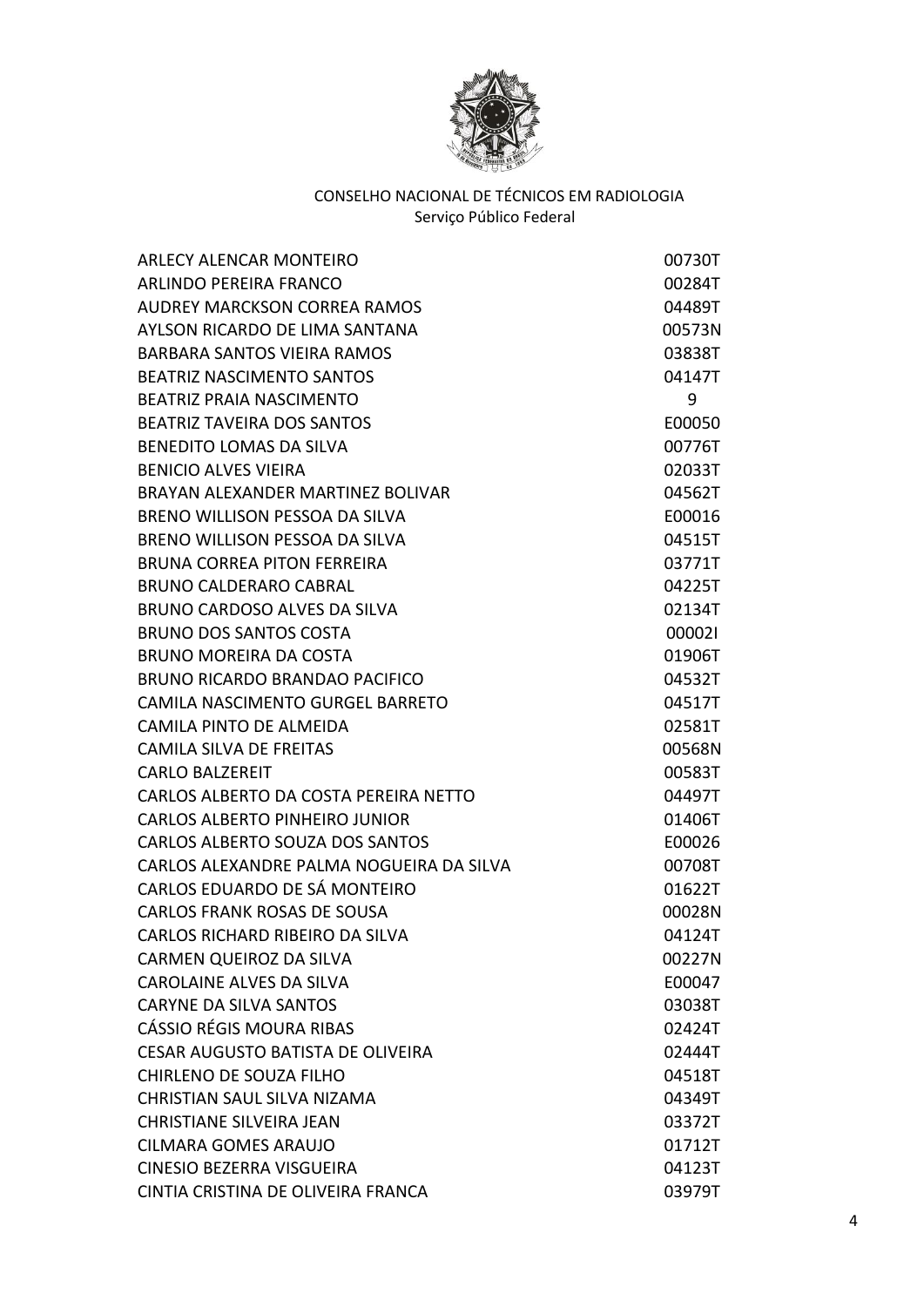

| CLARISSA DE OLIVEIRA COSTA           | 04564T |
|--------------------------------------|--------|
| CLAUDIA DE OLIVEIRA GIMA             | 02788T |
| CLAUDIA SIMONE BALLEJOS DE BASUALTO  | 02007T |
| CLAUDINA RENATA PEREIRA NOGUEIRA     | 01868T |
| <b>CLEBES MATOS DA SILVA</b>         | 00449N |
| <b>CLEISON CAICO CAMPOS DA SILVA</b> | 04288T |
| <b>CLEONICE GOMES DE SOUZA</b>       | 03691T |
| CLEUCINEIA DE SOUSA COELHO           | 03302T |
| <b>CLEYTON CINTRA PINHEIRO</b>       | 01841T |
| CONCEICAO SANTOS DE OLIVEIRA         | 00256N |
| <b>CRECIANE RIBEIRO LINHARES</b>     | 02899T |
| CRISELIENE DE CASTRO E SILVA         | 04379T |
| <b>CRISTIANA MOLDES TOBIAS</b>       | 04045T |
| <b>CRISTIANE ALVES TEIXEIRA</b>      | 04327T |
| <b>CRISTIANE DA COSTA MARTINS</b>    | 04554T |
| <b>CRISTIANE DE OLIVEIRA SANTOS</b>  | 04546T |
| CRISTIANE NEGREIRO FERREIRA CARLOS   | 01112T |
| <b>CRISTIANE PANTOJA CARVALHO</b>    | 00865T |
| <b>CRISTIANE SANTOS LOFIEGO</b>      | 03366T |
| CRISTOVAO JAQUES OLIVEIRA DIAS       | 04501T |
| DAIANA DE CALDAS BARBOSA             | 02327T |
| DAIANE CAVALCANTE DE SAO JOSE        | 02429T |
| DAIRO FERREIRA DA SILVA              | 02396T |
| DAMIANA GONCALVES DOS SANTOS         | 04207T |
| DANGELA MARIA DOS SANTOS BARBOSA     | 00240T |
| DANGELO DE ALMEIDA NEVES             | 00491N |
| DANIEL CORDOVIL DA SILVA             | 00519T |
| DANIEL DE ALMEIDA LOPES              | 00163N |
| DANIEL DE JESUS FREITAS MESTRINHO    | 00274T |
| DANIEL DE SOUSA LOPES                | 00492N |
| DANIEL LOPES DE SOUZA                | 04443T |
| DANIEL PORTO DA CRUZ                 | 02876T |
| DANIEL RAMENZONI DE MELO             | 01279T |
| DANIEL ROLIM DA SILVA                | 03804T |
| <b>DANIEL RUFINO DA SILVA</b>        | 03958T |
| DANIEL SILVA DA FONSECA              | 00815T |
| DANIELA VIANA ALFAIA                 | 04438T |
| <b>DANIELE DE SOUZA VALENTE</b>      | 01278T |
| DANIELLE DE LIMA PINHEIRO            | 04468T |
| <b>DANIELLE MARTINS SIMOES</b>       | 01548T |
| DANIELLE PIMENTA DE FARIAS           | 02552T |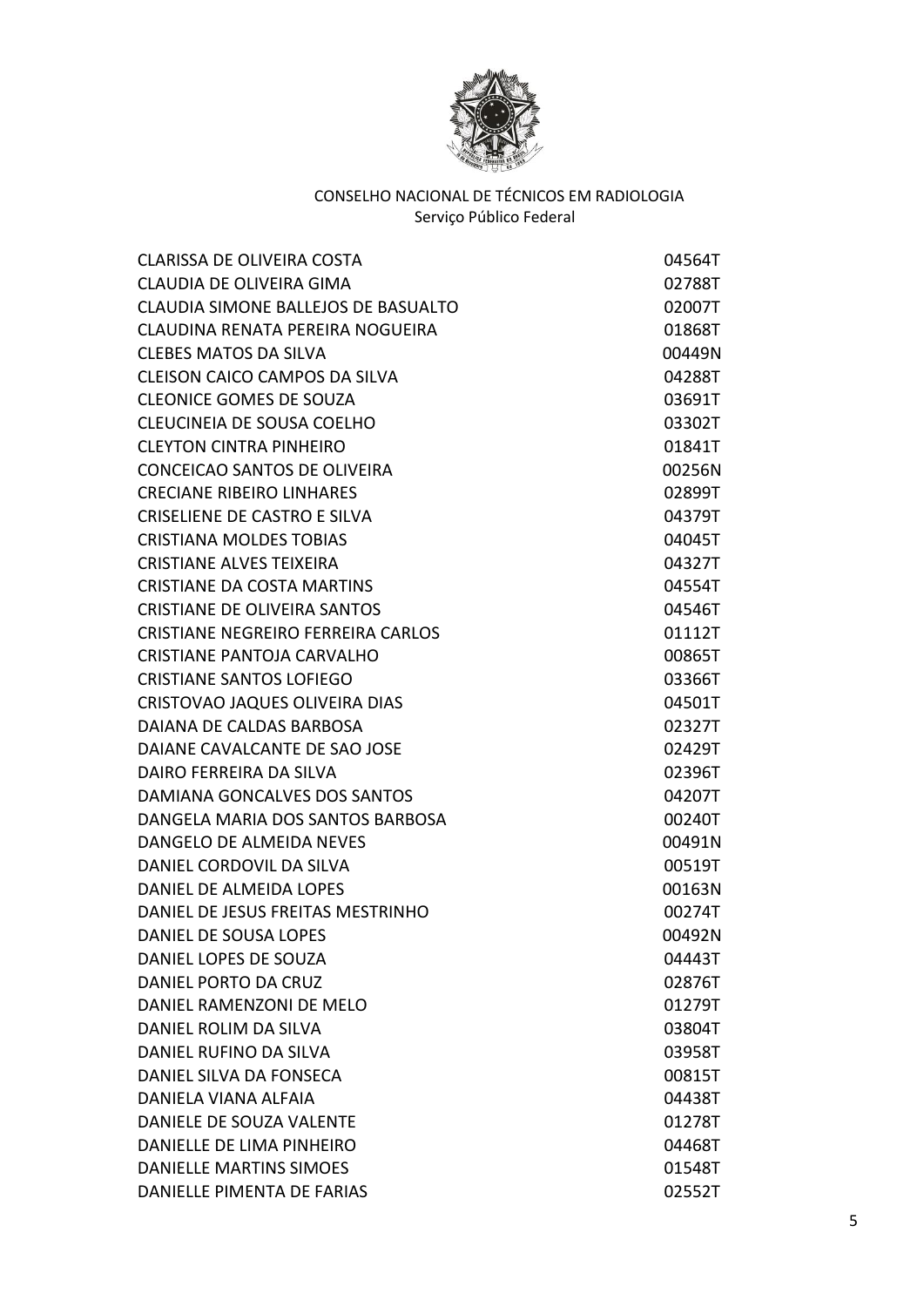

| DANILSON GAMA DE SOUZA             | 00796T |
|------------------------------------|--------|
| <b>DANN RODRIGUES MATOS</b>        | 04418T |
| DANUBIO DE JESUS SIQUEIRA          | 04470T |
| DARLIETE DA SILVA LIMA             | 04552T |
| DAVI ARAUJO DA CUNHA               | 01811T |
| DAVI CESAR DA SILVA FILHO          | 03933T |
| <b>DAVI DE CASTRO ALVES</b>        | 03140T |
| DAVI FEITOZA DA SILVA              | 00329T |
| <b>DAVI FERNANDES PIMENTEL</b>     | 02089T |
| <b>DAVID BARROS DA SILVA</b>       | 01403T |
| DAVID DE FREITAS MESTRINHO         | 01530T |
| DAVID EDSON CAVALCANTE DA SILVA    | 01804T |
| DAVID VIEIRA DE CARVALHO           | 03446T |
| DAVISON LUIZ FARIAS NOGUEIRA       | 03791T |
| DAYANE MACEDO VASCO                | 02661T |
| DAYANNE QUEIROZ DE OLIVEIRA XAVIER | 02536T |
| DEBORA ELLEN DE ARAUJO ALVES       | 00406N |
| DEBORA LOPES DE OLIVEIRA GOMES     | 00522N |
| DEBORA MELO DE OLIVEIRA            | E00023 |
| <b>DEIVID MARTINS PEREIRA</b>      | 04378T |
| DELIANE DA SILVA BARBOSA           | 00565N |
| DELSON SOUSA DA CAMARA             | 04527T |
| <b>DENER CASTRO DOS SANTOS</b>     | 04377T |
| DENILSON JOSE MENDES CORREIA       | 03104T |
| <b>DENIS SOARES DE SOUZA</b>       | 02299T |
| DENNYEL FABRICIO SANTOS FERREIRA   | 01660T |
| <b>DEONIZ DA SILVA MARQUES</b>     | 03713T |
| DERICK HENRIQUE VALENTE DA CRUZ    | 00413N |
| <b>DERISVALDO SOUSA DOS SANTOS</b> | 00780T |
| DERONILZA ARAUJO MENDONCA          | 03712T |
| DEVANEY DE OLIVEIRA                | 04345T |
| DHIANY LOPES DA SILVA              | 03175T |
| DIANA DAYANE CRESCENCIO DE MENEZES | 01393T |
| <b>DIANE DE SOUZA MENDES</b>       | 00494N |
| DIEGO DOS SANTOS PINTO             | 02103T |
| DIEGO RODRIGO DOS SANTOS COUTINHO  | 04000T |
| DIVINO FILOMENO MOTA DA SILVA      | 00029T |
| DORIS MILAGROS QUINTANA ZOLORZANO  | 04545T |
| DOUGLAS DE OLIVEIRA FIGUEIREDO     | E00025 |
| <b>DUCIELEM MEDEIROS LOBATO</b>    | 04144T |
| <b>DUDIMILA DOS SANTOS LIRA</b>    | 04366T |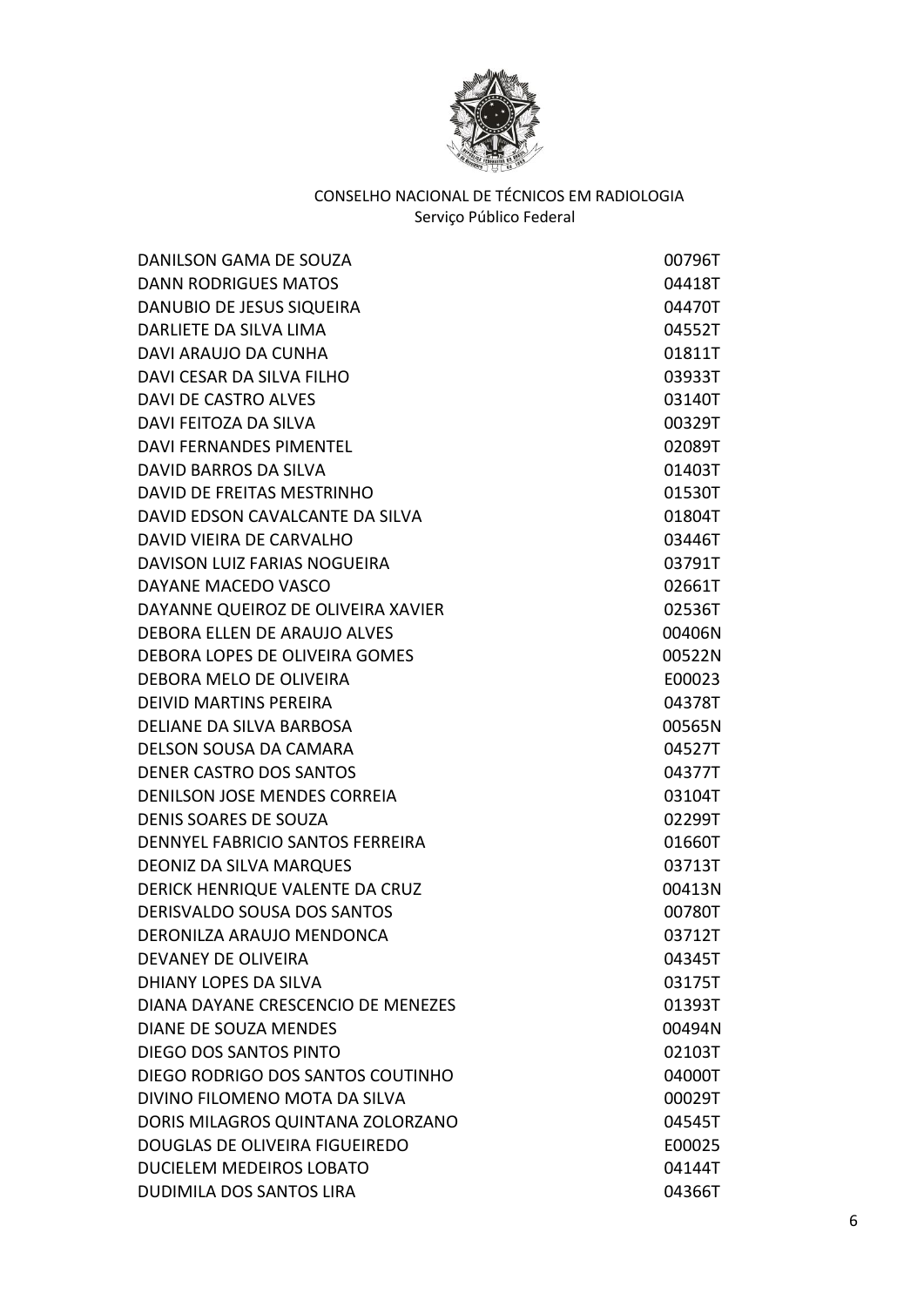

| <b>DWYLLAMS BESERRA LIRA</b>           | 04466T |
|----------------------------------------|--------|
| <b>DYANA MORAIS ANTUNES</b>            | 04456T |
| <b>EDEIR NASCIMENTO BRITO</b>          | 03762T |
| EDEMILSON DA COSTA E SILVA             | 00313T |
| EDEN VALE DE OLIVEIRA                  | 01561T |
| EDER BRIAN DA SILVA MATOS              | 00595N |
| EDERVAN DE SOUZA SILVA                 | 00453N |
| EDICLEIA DA SILVA LIMA                 | 03648T |
| EDILEUSA PEREIRA DE SOUZA              | 01542T |
| <b>EDILSON DA SILVA FONTES</b>         | 01730T |
| EDIMAR SOUZA DE SEIXAS                 | 03493T |
| <b>EDINALVA SILVA MACIEL</b>           | 00094N |
| EDIVANDO FERREIRA PEDRO                | 00317T |
| <b>EDLEUSA BERNARDO GOMES</b>          | E00028 |
| EDSON SOUSA DA SILVA                   | 04572T |
| EDUARDA SILVA DE LIMA                  | 03371T |
| EDUARDO ELLOY GOMES DE ASSUNCAO        | 00422N |
| <b>EDUARDO NASCIMENTO GOMES</b>        | 03637T |
| EDUARDO PANTOJA MAIA                   | 02608T |
| <b>EDUARDO PEIXOTO DE LIMA</b>         | 04560T |
| EDVALDO DE OLIVEIRA DA CONCEICAO       | 04336T |
| EDVANIA DA SILVA CASTRO                | 01688T |
| <b>EDVAR GOMES MUMBASSA</b>            | 00026T |
| EFRAIM FONSECA DA SILVA                | 01207T |
| <b>ELDER RODRIGUES DOS SANTOS</b>      | 02886T |
| ELDO DE SOUZA                          | 00235T |
| ELDO MAIA DE ABREU                     | 01298T |
| ELEM SAMARA DA SILVA DINIZ             | 00784T |
| ELEM SAMARA DA SILVA DINIZ             | 00064N |
| ELEOMAR COSTA DE SOUZA                 | 00631T |
| ELIANE MARA CASTRO DE ARAUJO           | 01165T |
| ELIANE PEIXOTO DE OLIVEIRA             | 00259T |
| ELIAS DA SILVA MAIA FILHO              | 00231T |
| <b>ELIAS MORAES VIEIRA</b>             | 01077T |
| <b>ELIAS PERES DE MATOS</b>            | 04474T |
| ELIENE ALVES DA SILVA                  | 03903T |
| ELIOMAR MARTINS DE OLIVEIRA            | 00679T |
| ELIONORA LISBOA SANTOS                 | 04388T |
| <b>ELIOSERGIO LOPES FREIRE</b>         | 00434T |
| ELISANGELA FRANCISCA FERREIRA DO CARMO | 01256T |
| ELISANGELA NOGUEIRA DOS SANTOS         | 04509T |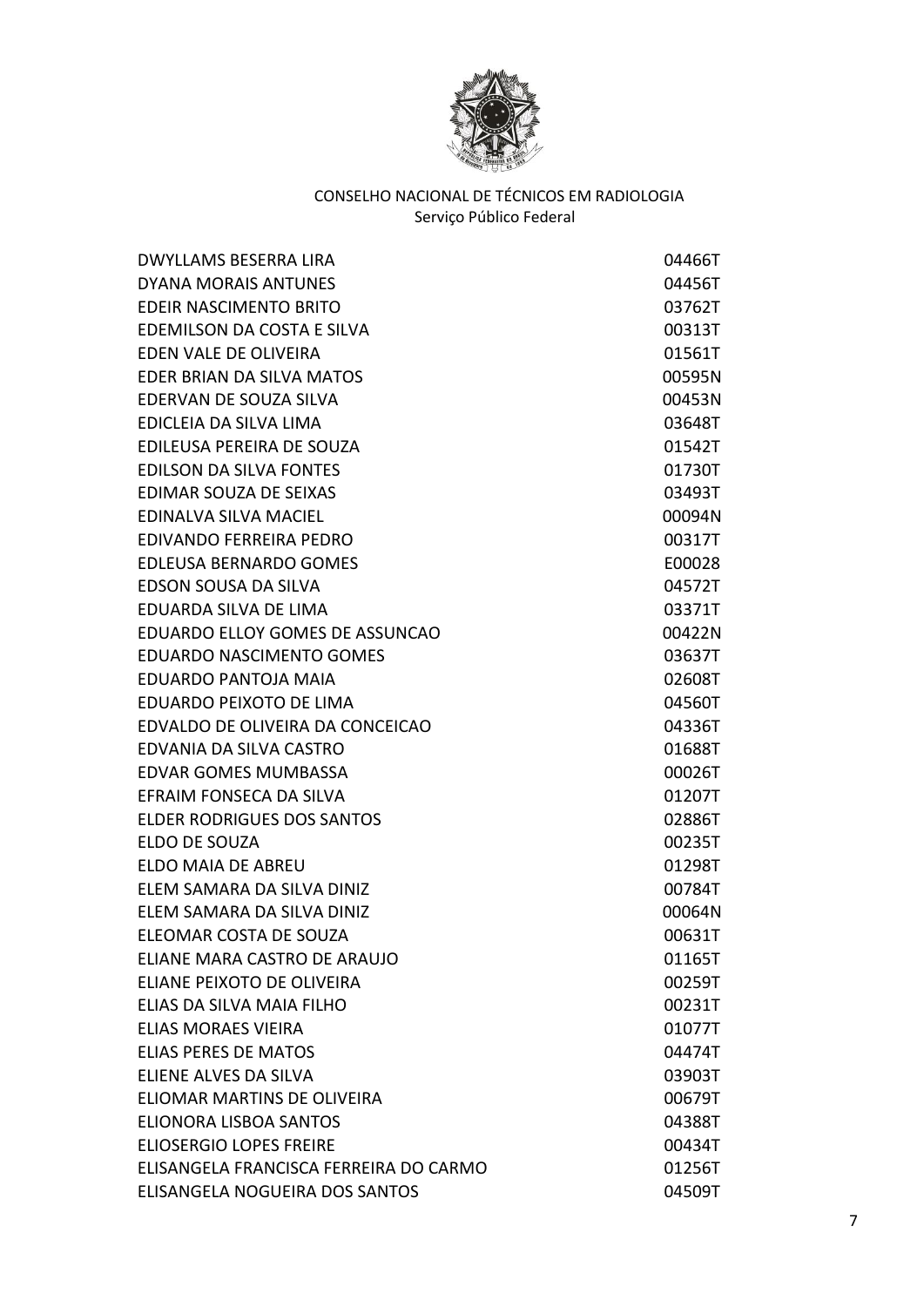

| ELITON JOSE RIBEIRO GRITTEM              | 01490T |
|------------------------------------------|--------|
| ELIZABETH COSTA DA SILVA                 | 01394T |
| ELIZABETH CRISTINA DOS S. B. DO ROSARIO  | 04447T |
| ELIZABETH CRISTINA NETTO NEVES DA SILVA  | 01104T |
| ELIZABETH SOUSA DE LIMA                  | 01890T |
| ELIZANDRA DA SILVA LIMA                  | 02478T |
| ELIZANGELA MASSULLO DE ARAUJO            | 04570T |
| ELKE ALMEIDA DE CASTRO                   | 01768T |
| ELLEN CRISTINA DA SILVA FERREIRA         | 02386T |
| ELOIZA ADEJANE NASCIMENTO PESSOA         | 01776T |
| ELRIANI BARROS VELENO                    | 04536T |
| EMANNUEL CHRISTOPHERSON GOMES MESQUITA   | 04463T |
| <b>EMANOEL DA COSTA SANTOS</b>           | 04537T |
| <b>EMERSON CORREIA DE AMORIM</b>         | 01024T |
| <b>EMERSON RUBEM DA MOTA LAGO</b>        | 00462N |
| <b>ERASMO MARCELINO SILVA DOS SANTOS</b> | 04503T |
| ERASMO MISTAL VASCONCELOS DE LIMA        | 00097T |
| ERIA TEXEIRA DE OLIVEIRA                 | 00423N |
| <b>ERIC FIGUEIREDO FEITOSA</b>           | 01745T |
| <b>ERICA ALVES CARNEIRO</b>              | 04557T |
| <b>ERICA CANDIDO MORAES</b>              | 00312T |
| <b>ERICA NOBRE LIMA</b>                  | 02812T |
| ERIKA CRISTINA DA CRUZ RIBEIRO           | 03641T |
| ERIKA GIOVANNA SILVA DE SOUZA            | 5      |
| ERIKA GIOVANNA SILVA DE SOUZA            | 04392T |
| ERIKA LIMA DA SILVA                      | 02384T |
| <b>ERLANE LOPES DE ALMEIDA</b>           | 04531T |
| <b>ERLANNY EMMYLI JEFRES SEVERINO</b>    | 00350N |
| <b>ERLESON BARBOSA MOTA</b>              | 02303T |
| <b>ERQUICIANE SOARES REBELO</b>          | 02952T |
| <b>ESTEFANY GOMES ALMEIDA</b>            | 03726T |
| ESTELA CAVALCANTE DE ALMEIDA             | 01758T |
| <b>EUDILENE COSTA BARBOSA</b>            | 02072T |
| EULER DOS SANTOS DA SILVA                | 00563N |
| <b>EULER SANTIAGO NEVES</b>              | 02884T |
| EVELIN DIAMIR RUIZ TUESTA                | 01799T |
| EVELLY MIRANDA DA SILVA                  | 04487T |
| <b>EVERTON BATISTA VERCOSA</b>           | 00520N |
| <b>EVILA GOMES PERES</b>                 | 04134T |
| FABIA DANIELE DA SILVA FREITAS           | 04328T |
| FABIANA DE ALMEIDA CASTRO                | 04555T |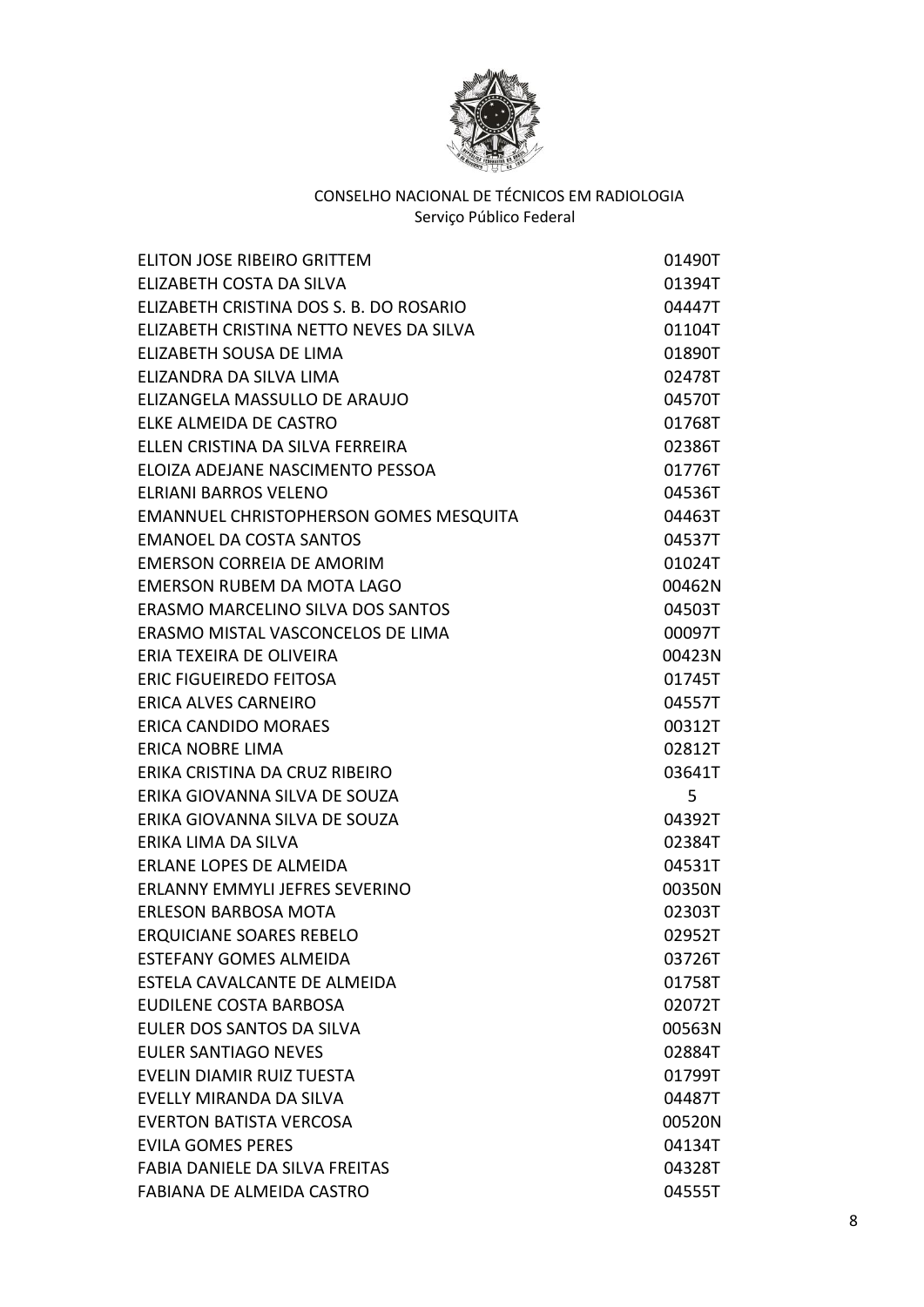

| FABIANA LOMAS DA SILVA                  | 04261T |
|-----------------------------------------|--------|
| <b>FABIANNE SALDANHA MENDES</b>         | 00867T |
| FÁBIO HENRIQUE PIMENTEL DE SOUSA        | 01167T |
| <b>FABIO JUNIOR PRADO VAZ</b>           | 04393T |
| <b>FABIO NEVES DA SILVA</b>             | 00215T |
| <b>FABIOLA CARVALHO BRASIL</b>          | 00963T |
| <b>FABIOLA MENDES DE OLIVEIRA</b>       | 00734T |
| FELIPE CARVALHO GAMA DE SOUSA           | E00020 |
| FELIPE DOS SANTOS ARAUJO                | 00586N |
| FELIPE JHONNATAN SANTOS DE ANDRADE      | 04141T |
| <b>FELLIPE ATILA LOPES BRAGA</b>        | 04058T |
| FERNANDA CACAO DA SILVA                 | E00043 |
| FERNANDA EVELLIN DE SOUZA SERRA         | 00582N |
| FERNANDA GRECIA CARVALHO LIMA           | 03121T |
| FERNANDA PEREIRA DA SILVA               | 04272T |
| FERNANDA SAMUEL BARBOSA                 | 01919T |
| FERNANDO CARVALHO MATELINS              | 00009T |
| FERNANDO DALLA NORA FILHO               | 04390T |
| FERNANDO OLIVEIRA E SILVA JUNIOR        | 03003T |
| FLAVIA OLIVEIRA GUIMARÃES MORAES        | 00488N |
| <b>FLAVIANO MAGNO TAVEIRA</b>           | 00194N |
| FLAVIO HENRIQUE BENARROS DA SILVA       | 01387T |
| <b>FLORENCIA SOUZA CASTRO</b>           | 00920T |
| <b>FRANCEDILSON TAVEIRA CHAVES</b>      | 01311T |
| FRANCELHA DA SILVA NAZARE               | E00031 |
| <b>FRANCIANE SILVA DE ANDRADE</b>       | 00670T |
| <b>FRANCIANE SOARES FRAZAO</b>          | 00382T |
| <b>FRANCICLEZIO BARBOSA LOPES</b>       | E00049 |
| FRANCILENE CRISTINA DOS SANTOS SIQUEIRA | 03752T |
| <b>FRANCILENE SENA DE SOUSA</b>         | 04339T |
| <b>FRANCIMAR FREITAS DE OLIVEIRA</b>    | 00516T |
| <b>FRANCINALDO LIMA DA SILVA</b>        | 02736T |
| <b>FRANCINEIDE DOS REIS DANTAS</b>      | 00234N |
| <b>FRANCINETE DE MELO BENEVIDES</b>     | 03357T |
| <b>FRANCINETE PARENTE DE OLIVEIRA</b>   | 04512T |
| <b>FRANCIONEY FREITAS DE OLIVEIRA</b>   | 04406T |
| <b>FRANCISCA BASTOS SOUSA</b>           | 04313T |
| FRANCISCA CORDEIRO SARAIVA              | 01769T |
| FRANCISCA MAGALHÃES FERREIRA SERRANO    | 02662T |
| FRANCISCA MARIA DE OLIVEIRA             | 04457T |
| <b>FRANCISCA MIRIAN ANDRADE BARROS</b>  | 00140T |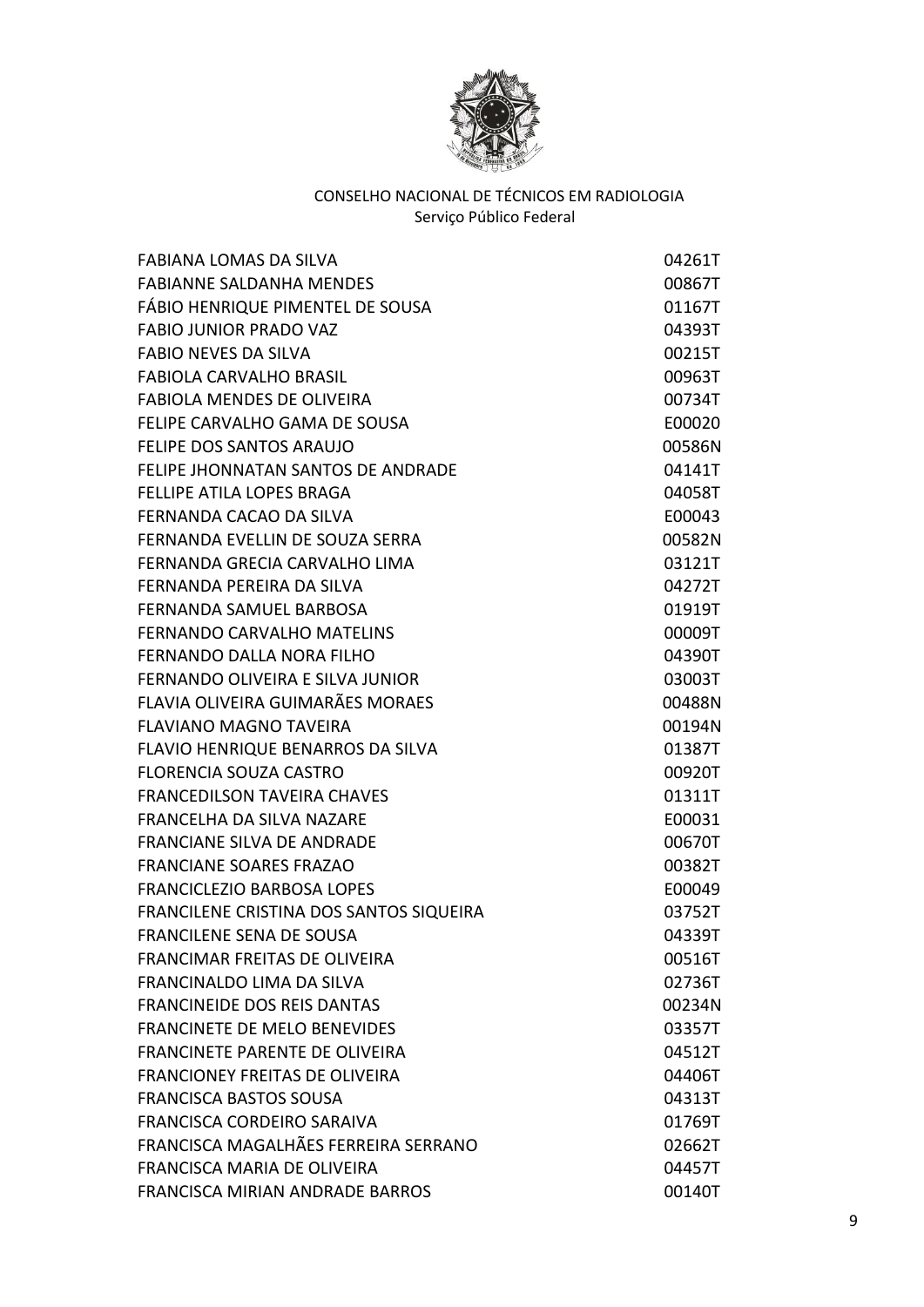

| <b>FRANCISCO ALBERICO FARIAS DE SOUZA</b>    | 04496T |
|----------------------------------------------|--------|
| FRANCISCO ANDERSON F. DE VASCONCELOS         | 04542T |
| FRANCISCO CICERO BARBOSA DE SOUZA            | 00035A |
| FRANCISCO CLEBER GOMES DE OLIVEIRA           | 04476T |
| FRANCISCO FERREIRA DE SOUSA                  | 00698T |
| <b>FRANCISCO GONCALVES DE ARAUJO</b>         | 01528T |
| <b>FRANCISCO HENRIQUE DA SILVA</b>           | 01699T |
| <b>FRANCISCO WENDELL FERREIRA DOS SANTOS</b> | 04383T |
| <b>FRANK CAMPOS DA SILVA</b>                 | 04208T |
| <b>FRANK DOS SANTOS LUNIERE</b>              | 00197T |
| <b>FRANK LOPES DA SILVA</b>                  | 02976T |
| FRANKERLÃ MIRANDA                            | 00687T |
| FRANKLIN CARLOS FURTADO DE OLIVEIRA          | 01636T |
| <b>GABRIEL GOMES DE FRANCA</b>               | E00040 |
| <b>GABRIELA CRUZ OLIVEIRA</b>                | 00571N |
| <b>GABRIELA DE OLIVEIRA ROCHA</b>            | 04469T |
| <b>GEAN MEREGE TOTTOLI DA SILVA</b>          | 03851T |
| <b>GEAN RICARDO ALBUQUERQUE ESTRELA</b>      | 02553T |
| <b>GEISSIANE MIRANDA MENDES</b>              | 00979T |
| <b>GELSON LAPA DE OLIVEIRA</b>               | 02249T |
| <b>GENICLEIA LIMA RIBEIRO</b>                | 04400T |
| <b>GENILSON DA CONCEICAO COSTA</b>           | 01923T |
| <b>GEOSELIA CASTRO BARBOSA</b>               | 02126T |
| <b>GEOVANA AGUIAR DA SILVA</b>               | 04495T |
| <b>GERLANE KELLEN CARVALHO APORCINO</b>      | 03918T |
| <b>GERVASIO AZEVEDO MARINHO</b>              | 01052T |
| <b>GESSE MARA DE PAULA GONZAGA</b>           | 00257T |
| <b>GIDEONE LIMA PEREIRA</b>                  | 00270T |
| <b>GILCELI LEITE CORREA</b>                  | 01956T |
| <b>GILCIMAR BENFICA ALVES</b>                | 01558T |
| <b>GILDENOR DOS SANTOS FRANCA</b>            | 00710T |
| <b>GILSON CAVALCANTE ANDRADE</b>             | 00514N |
| <b>GILSON DA SILVA FONTES</b>                | 00198T |
| GILVANA MARLY MOTA DA GAMA                   | 04414T |
| <b>GISELE GUIMARAES DIAS</b>                 | E00012 |
| <b>GISELI PEREIRA SOARES</b>                 | 04535T |
| <b>GISELLE ALVES DA SILVA</b>                | 01426T |
| <b>GISELLE SHIRLEY FREITAS GENTIL</b>        | 00545N |
| <b>GIULIANA FALCAO DE CASTRO</b>             | E00013 |
| <b>GIVANILDO REIS DE ANDRADE</b>             | 01249T |
| <b>GIZELLY DE AZEVEDO NOBREGA</b>            | 04513T |
|                                              |        |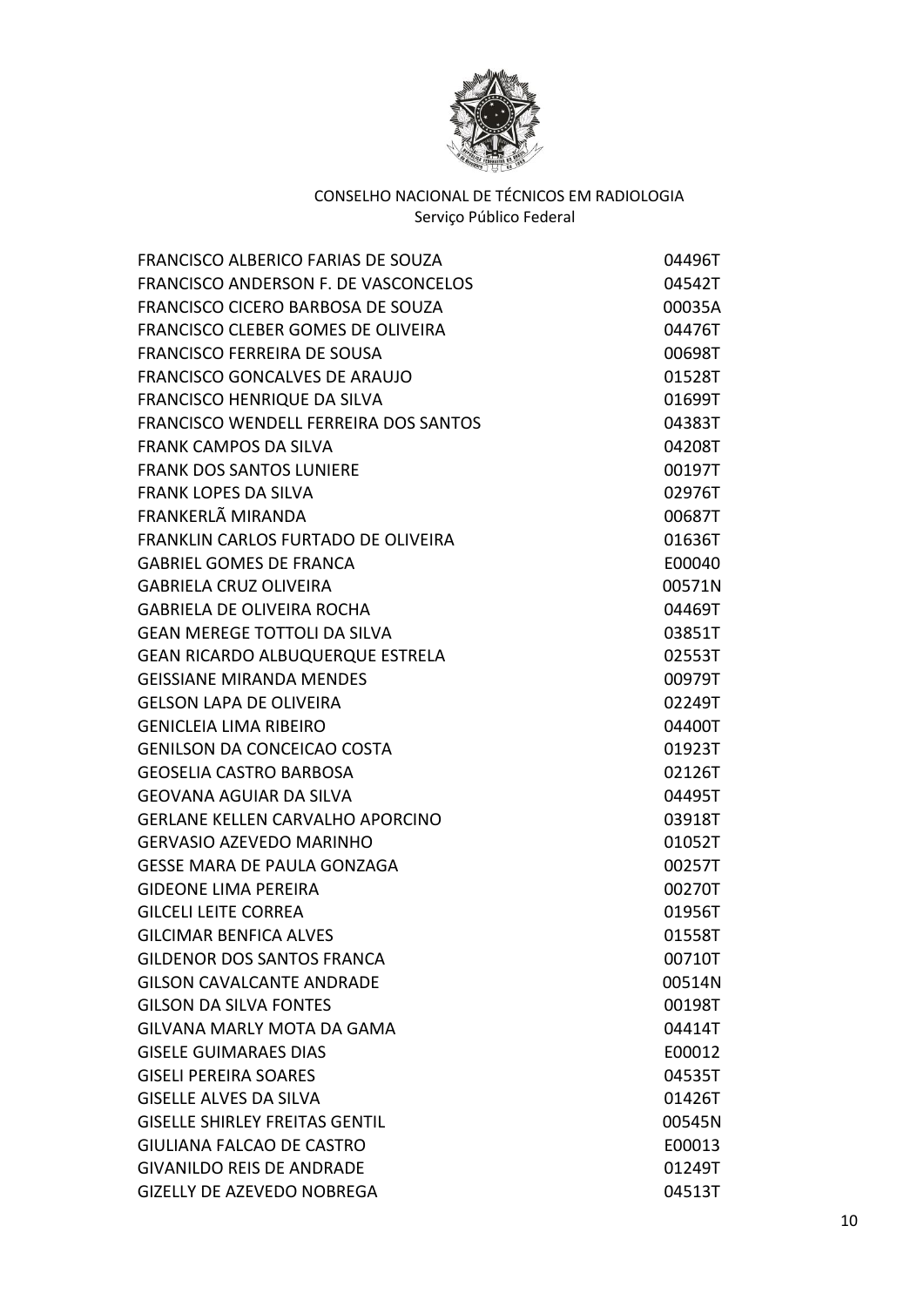

| <b>GLAUCIANE ARAUJO DO CARMO</b>             | 01423T |
|----------------------------------------------|--------|
| <b>GLAUCINETE CHAVES PORTUGAL</b>            | 00636T |
| <b>GLAUCIO MAMAN DA SILVA</b>                | 00341T |
| <b>GLEICE BEZERRA DA SILVA</b>               | 04445T |
| <b>GLENDA DUTRA DA COSTA</b>                 | 04382T |
| <b>GLENISON GARCIA DA SILVA</b>              | 03312T |
| <b>GLEYCE LIMA PONTES DOS SANTOS</b>         | 00078N |
| <b>GLEYSON TRAJANO GARCIA</b>                | 00587T |
| <b>GLICIA DE OLIVEIRA SAMPAIO</b>            | E00042 |
| <b>GRACILENE COSTA DOS SANTOS</b>            | 02331T |
| <b>GRACILENE FERREIRA MATIAS</b>             | 04417T |
| <b>GRACINES CIDADE LIMA</b>                  | 03186T |
| <b>GRAZIELY LOPES PANTOJA</b>                | 04479T |
| <b>GREGORIO BASILIO VIDAL</b>                | 00331T |
| <b>GUDEMBERG GONCALVES DE SOUZA</b>          | 02495T |
| <b>GUILHERME COSTA MONTENEGRO DE ALENCAR</b> | 04348T |
| <b>GUTEMBERG ALVES DOS SANTOS</b>            | 00566N |
| <b>GUTEMBERG DOS SANTOS CHAVES</b>           | 02638T |
| <b>HELILZA TEXEIRA DE SOUZA</b>              | 00507T |
| <b>HELIO DE PAULA MEDEIROS</b>               | 03002T |
| <b>HELLEN CRISTINA ALVES DOS SANTOS</b>      | 00373N |
| HELLEN SOUZA DE OLIVEIRA                     | 02431T |
| <b>HELOISA HELENA ALMEIDA LIMA</b>           | 00032T |
| HELVIO FARIAS MENDONÇA                       | 00582T |
| HENRIQUE PIMENTA BARBOSA                     | 03050T |
| <b>HERBERT DE PAIVA SOUZA</b>                | 03789T |
| <b>HERITON LIMA DA SILVA</b>                 | 03450T |
| <b>HORTENCIA DE SOUZA COHEN</b>              | 04508T |
| <b>HOUSEMAN SANTAREM AZEVEDO</b>             | 00584T |
| <b>HUADSON REIS LIMA</b>                     | 00245T |
| <b>HUGO BATALHA DE LIMA</b>                  | 02410T |
| <b>HUGO BATALHA DE LIMA</b>                  | 00417N |
| <b>HUGO DE OLIVEIRA LIMA</b>                 | 00018N |
| HUMBERLAND PINHEIRO MARINHO FILHO            | 00702T |
| <b>IARA LAIANA DE SOUZA</b>                  | 04571T |
| <b>IARA NAYELLE LOPES DA SILVA</b>           | 04540T |
| <b>IDAIANIA FERNANDES OLIVEIRA</b>           | 03972T |
| <b>IDELFONSO TOME DA SILVA NETO</b>          | 00692T |
| <b>INALBIA FERREIRA DOS SANTOS</b>           |        |
| INEIDA DA SILVA ASSUNÇÃO                     | 00550N |
| <b>INES MARIA DE LIMA PINHEIRO</b>           | 00839T |
|                                              |        |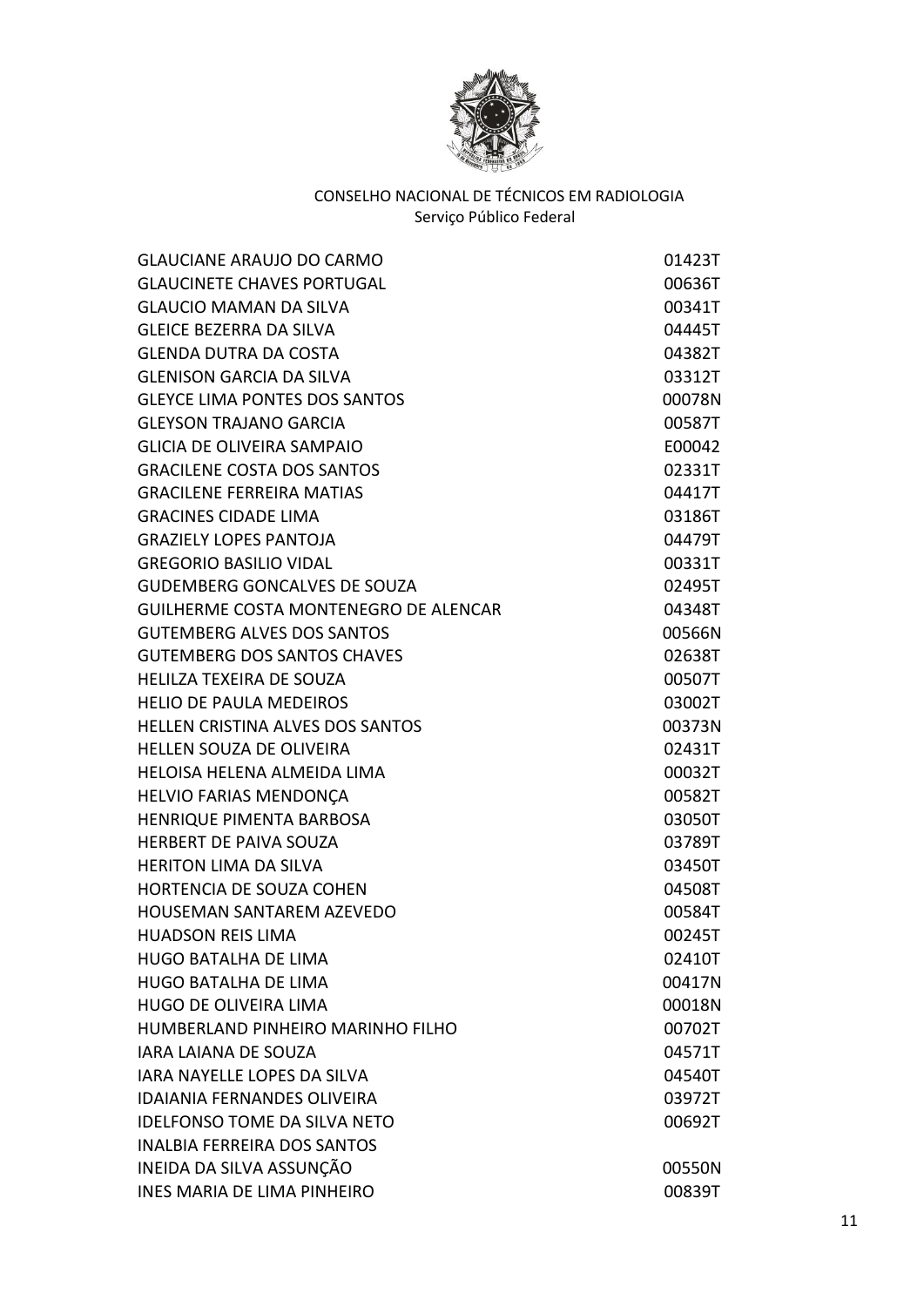

| <b>INGRIDY MARCELA CRUZ DOS SANTOS</b> | 04478T |
|----------------------------------------|--------|
| <b>IOHANE TAYS SOARES DE LIMA</b>      | 04534T |
| IRANILDE DOS PASSOS NASCIMENTO         | 02686T |
| IRIONEIDE RODRIGUES LEOCADIO           | 04067T |
| <b>IRLANDIO DE SOUZA ROQUE</b>         | 00773T |
| <b>ISAAC FEITOSA AFONSO</b>            | 00405T |
| ISABEL HELENA DA SILVA TEIXEIRA COSTA  | 00585N |
| <b>ISABELA SANTOS COSTA</b>            | 02689T |
| <b>ISMAEL DA CRUZ SILVA</b>            | 01722T |
| <b>ISRAEL AUGUSTO DE PAULO</b>         | 04411T |
| <b>IULYMA STER BORGES STONE</b>        | 00555N |
| <b>IURI CRISTIAN RAMALHO MORAES</b>    | 03685T |
| IVAN CARLOS CAVALCANTE BEZERRA         | 00165T |
| <b>IVANILDE BARBOSA DA COSTA</b>       | 03480T |
| IVANILDE PINHEIRO DA CONCEICAO         | 03174T |
| <b>IVARGUINER RIBEIRO DOS SANTOS</b>   | 03868T |
| IZABELLE PEREIRA DO NASCIMENTO         | E00033 |
| IZAIAS FREITAS DA SILVA                | 03350T |
| IZANAI PESSOA RAMALHO                  | 00078T |
| <b>IZOMAR FERREIRA TEIXEIRA</b>        | 00598N |
| JACIELMA LINHARES DA SILVA             | 02936T |
| JACINIRA MARTINS DOS SANTOS SILVA      | 00174A |
| <b>JACKSON FELIX DA SILVA</b>          | 00061N |
| <b>JACKSON GOMES SARMENTO</b>          | 03253T |
| <b>JACKSON VIEIRA DE ABREU</b>         | 00159T |
| JADE SUELEN FERREIRA DE SOUZA          | 00581N |
| <b>JADSON SANTOS CASTRO</b>            | 00237T |
| <b>JAILSON PORTELA FREITAS</b>         | 03176T |
| <b>JAILSON RAMOS LOPES</b>             | 00041N |
| JAIME DIAS DA CRUZ                     | 00578T |
| JAMESON VASCONCELOS DO NASCIMENTO      | 01213T |
| <b>JAMILA GAMA DO NASCIMENTO</b>       | 00294N |
| <b>JAMILE MENEZES DA SILVA</b>         | 02942T |
| <b>JANDER PAZ DA SILVA</b>             | 04408T |
| <b>JANDERSON LIMA DE LIMA</b>          | E00044 |
| JANDERSON LUIZ TAVARES DE OLIVEIRA     | 01563T |
| JANDERSON RODRIGUES DE SALES           | 04001T |
| JANE DAMASCENO SOUSA                   | 00401T |
| JANILSON BARBOSA DE SOUZA              | 00412N |
| <b>JANSSEN OLIVEIRA DE PAULA</b>       | 01441T |
| JARDEL FRANCI DE CARVALHO              | 03732T |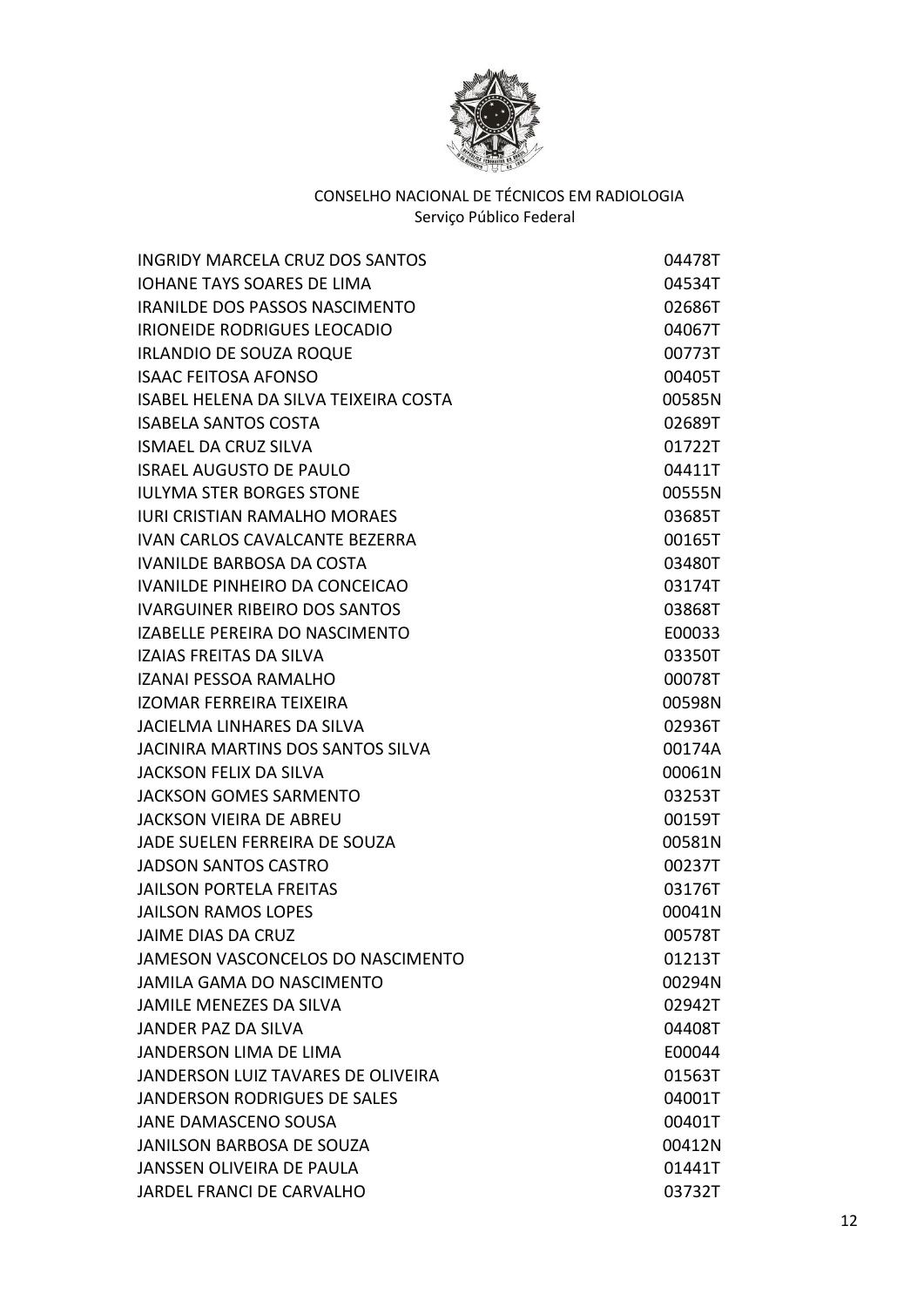

| JARIONILSON DA SILVA GAMA              | 04475T |
|----------------------------------------|--------|
| JAYMISON ARAGAO BENDAHAM               | 01747T |
| JEAN GUIMARAES DE ALBUQUERQUE          | 03667T |
| <b>JEFERSON SOARES MARQUES</b>         | 04477T |
| JEFFERSON DE SOUZA FERREIRA            | 00553N |
| JEFFERSON DE SOUZA SAMPAIO             | 04471T |
| JEFFERSON SOARES LOPES                 | 00549N |
| JEFFERSON WEBERCK BATALHA CARDOSO      | 04482T |
| <b>JEIZY RUY MAGALHÃES</b>             | 03213T |
| JENIFFER GONCALVES DA SILVA            | 00576N |
| <b>JENNIFER DA SILVA MEDEIROS</b>      | 03508T |
| JEONILSON OLIVEIRA DA CRUZ             | 00435T |
| JERDESON BARÁUNA LIMA ALMEIDA          | 03822T |
| JESSICA SALES DA SILVA                 | 04529T |
| <b>JESSICA XAVIER DOS SANTOS</b>       | 00552N |
| <b>JHEIME CRISTHIE CHAVES DA SILVA</b> | 02740T |
| <b>JHON LENNO BRITO ARAUJO</b>         | 04334T |
| <b>JHONES COSTA DOS SANTOS</b>         | 04146T |
| <b>JIMMY JORGE BAUDINO BOLIVAR</b>     | 03664T |
| <b>JOANA FERREIRA MOTA</b>             | 03617T |
| JOAO BARBOSA DOS REIS JUNIOR           | 00226T |
| JOAO BATISTA DE ARAUJO JUNIOR          | 00370N |
| <b>JOAO BATISTA PEREIRA DOS SANTOS</b> | 00375T |
| JOAO LIMA LUSTOZA JUNIOR               | 00164N |
| JOAO LUCAS ALENCAR DE OLIVEIRA         | 00467N |
| JOAO PAULO SANTOS DA SILVA             | 00458N |
| <b>JOAO PEREIRA DOS SANTOS</b>         | 00823T |
| JOAQUIM PABLO DE SOUZA FERREIRA        | E00011 |
| JOAQUIM PABLO DE SOUZA FERREIRA        | 04461T |
| JOBERT DE CASTRO SOUZA                 | E00008 |
| <b>JOEL LIRA DO NASCIMENTO</b>         | 01042T |
| JOEL WILIAM RAMALHO DE OLIVEIRA        | 00115T |
| JOÉLIA ALVES DO NASCIMENTO             | 04331T |
| JOELMA SILVA DO NASCIMENTO             | 03701T |
| <b>JOHNCLAY ELIAS CAMPOS</b>           | 03130T |
| <b>JOICE HORACIO PEREIRA</b>           | 01949T |
| <b>JOICILENE LOPES DE AGUIAR</b>       | 01597T |
| <b>JONAS DE CASTRO SANTAREM</b>        | 04561T |
| <b>JONATHAN SOUSA FREITAS</b>          | 02302T |
| JONATTA MARINHO DE SOUZA               | 03131T |
| JORGE DOS SANTOS DUARTE JUNIOR         | 02397T |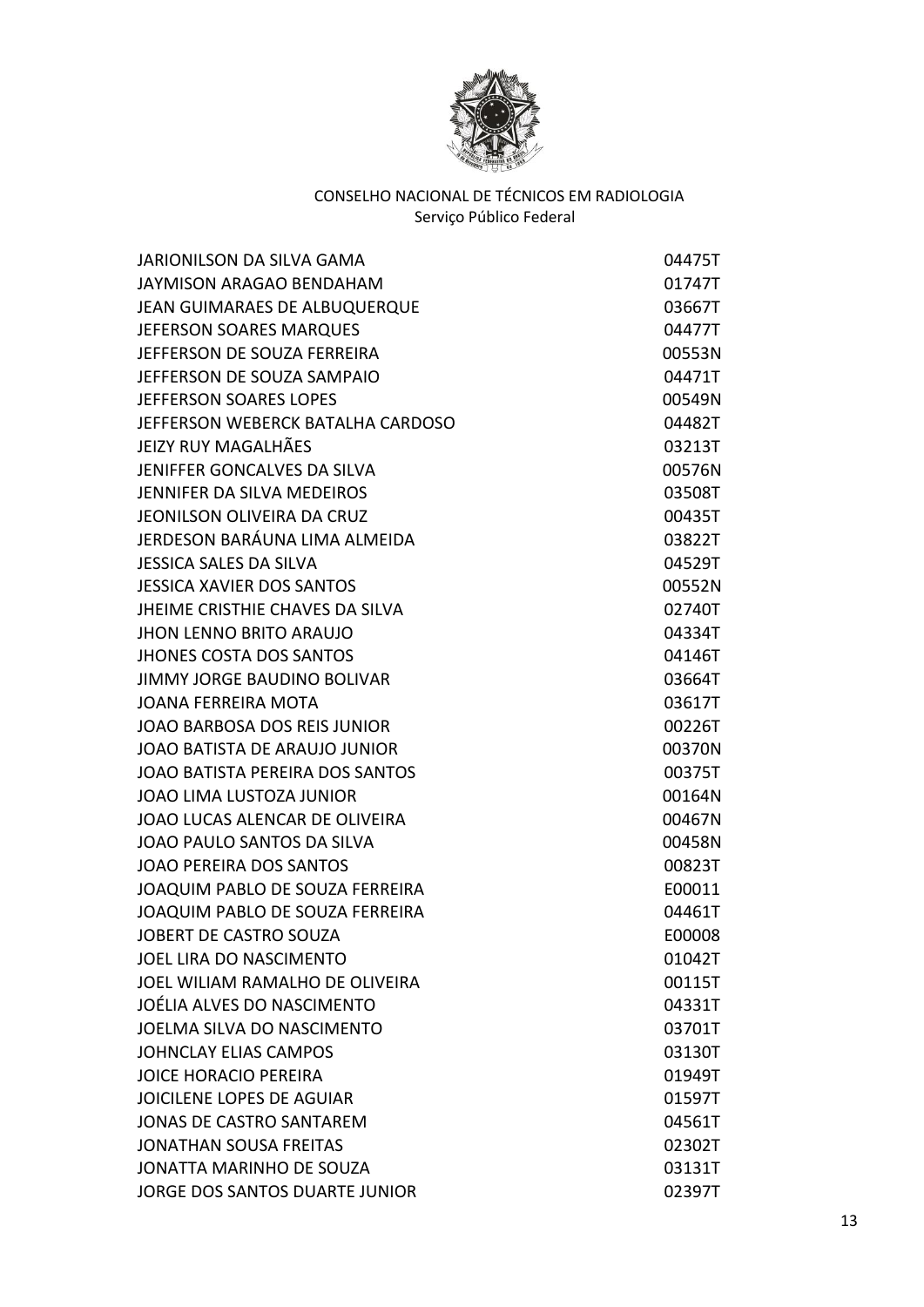

| <b>JORGE MARTIM DA SILVA</b>            | 00498T |
|-----------------------------------------|--------|
| <b>JORGE RABELO DE SANTANA</b>          | 000041 |
| <b>JORGIMAR BARBOSA PINHEIRO</b>        | 01679T |
| <b>JOSE CARLOS FEITOZA LIMA</b>         | 04519T |
| JOSÉ CONRADO VAZ CERQUINHO              | 00092T |
| JOSE DA CONCEICAO ROCHA DE OLIVEIRA     | 00206T |
| <b>JOSE EDUARDO PINHEIRO MATOS</b>      | 00047N |
| <b>JOSE ETEVALDO URBANO</b>             | 01714T |
| <b>JOSE EVANDRO PEREIRA MONTEIRO</b>    | 00556N |
| <b>JOSÉ GREGÓRIO CHACIN SANCHEZ</b>     | 01926T |
| <b>JOSE IRAN SANTANA DA ROCHA</b>       | 01810T |
| <b>JOSE MACEDO CORDEIRO NETO</b>        | 00669T |
| JOSÉ MARIA BRAGA DA CUNHA               | 00661T |
| <b>JOSE MAURICIO CAMPOS VALERIO</b>     | 03733T |
| <b>JOSE NILSON FERREIRA PIRES FILHO</b> | 04353T |
| <b>JOSE REGIS GONZAGA CAVALCANTE</b>    | 00138T |
| <b>JOSE WILLAMS SOARES PEREIRA</b>      | 01916T |
| <b>JOSIANE DA SILVA MACIEL</b>          | 00427T |
| <b>JOSIANE MONAUER KIMAK</b>            | 00010N |
| <b>JOSIANE NOGUEIRA DE PAULA</b>        | 04494T |
| <b>JOSIAS RODRIGUES DA SILVA</b>        | 04311T |
| <b>JOSILANE MOREIRA DE MATOS</b>        | E00045 |
| <b>JOSILENE DA SILVA PEREIRA</b>        | 04040T |
| JOSIMAR BARREIROS DE OLIVEIRA           | 00579T |
| JOSINALDO CARVALHO DA SILVA             | 00335T |
| <b>JOSIRENE TURRIEL MOTA</b>            | 02322T |
| <b>JOSIVANI ARAUJO CRUZ</b>             | 02700T |
| JOYCE FRAZAO MACIEL                     | 00835T |
| JOYCE LADISLAU DA SILVA                 | 00303N |
| <b>JUAN OSORIO VASCONCELOS</b>          | 04499T |
| <b>JUAN PINHEIRO FARIAS</b>             | 00339N |
| <b>JUAREZ FERREIRA DA SILVA JUNIOR</b>  | 00338T |
| <b>JUAREZ INHAPES BATISTA</b>           | 03502T |
| <b>JUCILANE PEREIRA DOS SANTOS</b>      | 03750T |
| <b>JULIA MARINHO DE OLIVEIRA</b>        | 00592N |
| <b>JULIANA DA SILVA MAURICIO</b>        | 02844T |
| <b>JULIETE PEREIRA DA SILVA</b>         | 04568T |
| <b>JULIO CESAR MARTINS PONCE</b>        | 00096T |
| <b>JULIO CESAR SANTOS DA SILVA</b>      | 00110T |
| <b>JULIO CESAR TORRES DE CASTRO</b>     | 04166T |
| <b>JUSSARA DA SILVA OLIVEIRA</b>        | 03317T |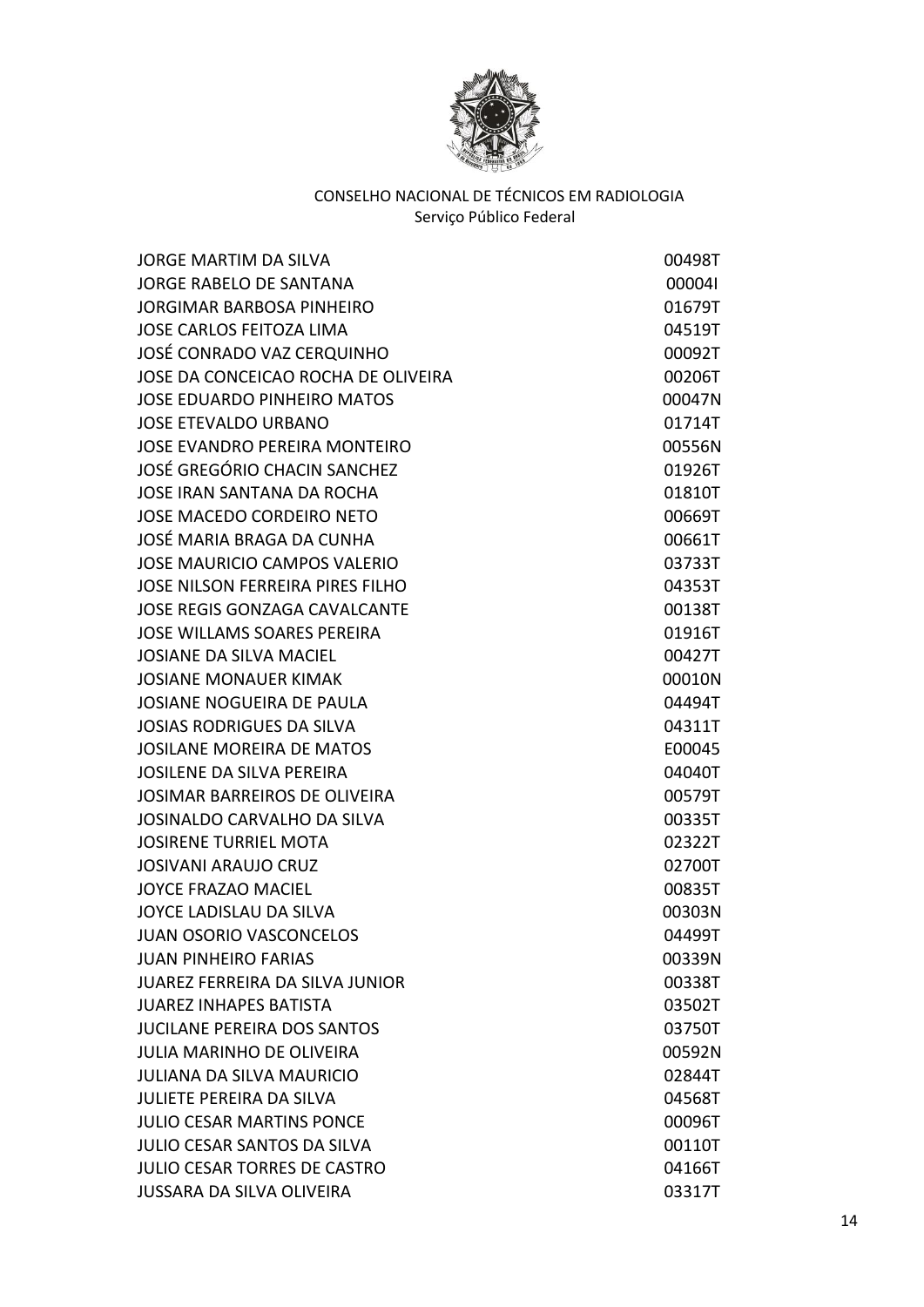

| KALINE DE AMORIM FERREIRA               | 04071T |
|-----------------------------------------|--------|
| <b>KALITON DA SILVA MOREIRA</b>         | 04514T |
| KALYNE DA SILVA BRANDAO                 | 00591N |
| KAMILA MAYUMI TASHIRO DA SILVA          | 02770T |
| KAMILA PINHO BORGES HONORATO            | 03934T |
| KARLA RUA PARCERO                       | 02430T |
| <b>KAROLAINE FONTES MUNIZ</b>           | 04389T |
| KASLUINARA FABRICIANNE SOUZA DA SILVA   | 02078T |
| KATIA CILENE GOMES DE CARVALHO          | 00548T |
| KATIA ELIANE REGIS DA SILVA             | 04073T |
| KATIA GONCALVES DA SILVA                | 00849T |
| KATIA MARIA VASCONCELOS DA SILVA SANTOS | 00152A |
| KATIA REGINA LOPES DE ABREU             | 03910T |
| KATIELLE DIAS DOS SANTOS                | 01749T |
| KATIUSCE GAMA DO NASCIMENTO             | 01139T |
| KATLLEN DOS ANJOS SANTOS DA SILVA       | 02070T |
| KEDDIMA NERY DE AMORIM                  | 01340T |
| <b>KELISON DE SOUZA COELHO</b>          | 00399T |
| <b>KELLEN DA COSTA RODRIGUES</b>        | 04129T |
| KELLEN OLIVEIRA SILVA                   | 04543T |
| <b>KELLY ANNE SANTANA NUNES</b>         | 04167T |
| KELLY BORGES FERREIRA DA ROCHA          | 01943T |
| <b>KELLY FONSECA FERREIRA</b>           | 02595T |
| KEROLAINE DA SILVA ALBUQUERQUE          | 03292T |
| KETLEN JAQUELINE DE SOUZA MORAIS        | 04421T |
| <b>KEVELIN RAMOS DA SILVA</b>           | E00051 |
| <b>KEYTIANNE PEDROSA ARAUJO</b>         | 00609T |
| KLISSIANE NEVES DOS SANTOS              | 00504N |
| LAERCIO MONTEIRO DE BARROS JUNIOR       | 02939T |
| LAILA BARBOSA PINHO                     | 03716T |
| <b>LANDES SANTOS DE ABREU</b>           | 00565T |
| <b>LARA FEITOSA MARTINS</b>             | 04462T |
| LEANDRO CHARLES SANTOS DE CARVALHO      | 00961T |
| LEANDRO DA SILVA CORREIA                | 01208T |
| LEANDRO FIGUEIREDO DE ARAUJO            | 03299T |
| LEIDISON DA SILVA BRAGA                 | 02706T |
| <b>LEONAIRA DE SOUZA TAVARES</b>        | 04520T |
| LEONARDO DOS SANTOS CAVALCANTE          | 04367T |
| LEONARDO LEAL DO NASCIMENTO             | 04506T |
| <b>LEONARDO MARTINS DE BRITO</b>        | 00531N |
| <b>LEONARDO XAVIER RIBEIRO</b>          | 00526N |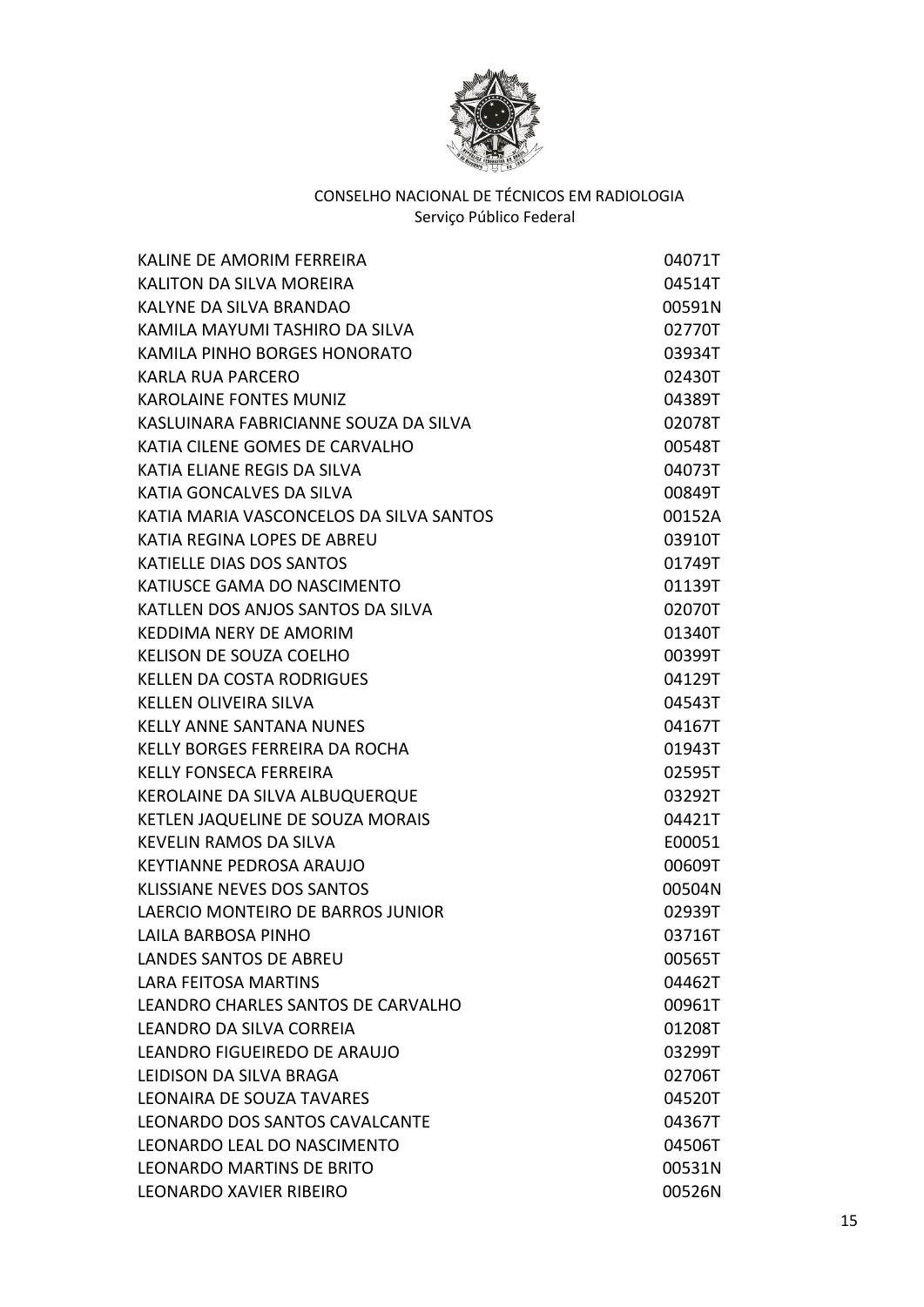

| LESLY LARROYED AQUARELLI            | 00013N |
|-------------------------------------|--------|
| LETICIA CORREA ALBUQUERQUE          | 02289T |
| LETICIA MAYARA AYRES TELES BASTOS   | 00569N |
| LIDIANE CORREA LIMA                 | 00114N |
| LIGIA AVELINO                       | 03751T |
| LILIAN THAMYS CHAVES DUARTE         | 04241T |
| LILIANE BINDA FURTADO               | E00048 |
| LILIANE CRISTINA CALDEIRA RODRIGUES | 00125N |
| LILLYA DA SILVA MARCOS              | 00288N |
| LIVIA MARIA PINHEIRO DA SILVA       | 00448T |
| LIVIA SOARES DA COSTA               | 02398T |
| LIVIANE DE PAULA SANTOS             | 03881T |
| LIVIO SOARES DA COSTA               | 00519N |
| LONE ROGER BENAION FLORENCIO        | 02699T |
| <b>LORENA LIMA RODRIGUES</b>        | 03699T |
| LORRANE RARIZ ARAUJO DA SILVA       | 04491T |
| <b>LOUANE SANTOS PINHEIRO</b>       | E00027 |
| LOUISE BIANCA LIMA DE OLIVEIRA      | 00570N |
| <b>LOURIVAL DE FREITAS MORAIS</b>   | E00032 |
| LUANA CAITANO DA COSTA              | E00017 |
| LUANA CAVALCANTE DE VASCONCELOS     | E00002 |
| <b>LUANA RITTA SANTOS FORTE</b>     | 04060T |
| <b>LUANA SEIXAS MARQUES</b>         | 00524N |
| LUCAS BRANDAO DE FREITAS CARVALHO   | 04486T |
| LUCAS EDUARDO DE ANDRADE            | 04220T |
| LUCAS SANTOS DE PAULA               | 00485N |
| LUCAS TELES DE OLIVEIRA             | 00169N |
| LUCIA LIZIE DA SILVA VIANA          | 04558T |
| LUCIANA RODRIGUES DA SILVA SAMPAIO  | 02698T |
| LUCIANA ROLIM DA SILVA              | 02491T |
| <b>LUCIANE BARROSO DOS SANTOS</b>   | 00597N |
| LUCIANO ALVES DA SILVA              | 00472T |
| <b>LUCIELLE AMORIM LOPES</b>        | 04440T |
| LUCIENE SILVA DE OLIVEIRA           | 01522T |
| LUCILENE CORREA DE CASTRO           | 03205T |
| LUCIMAR CARVALHO FARIAS             | 01852T |
| LUCINEIDE PEREIRA LIMA              | 03842T |
| LUCIVANIA ALVES DE ARAUJO           | 04211T |
| LUIS BATISTA DA COSTA               | 00046T |
| LUIS RICARDO DE SOUSA CERQUEIRA     | 00434N |
| LUIZ ALBERTO SOARES DE SOUZA        | 02532T |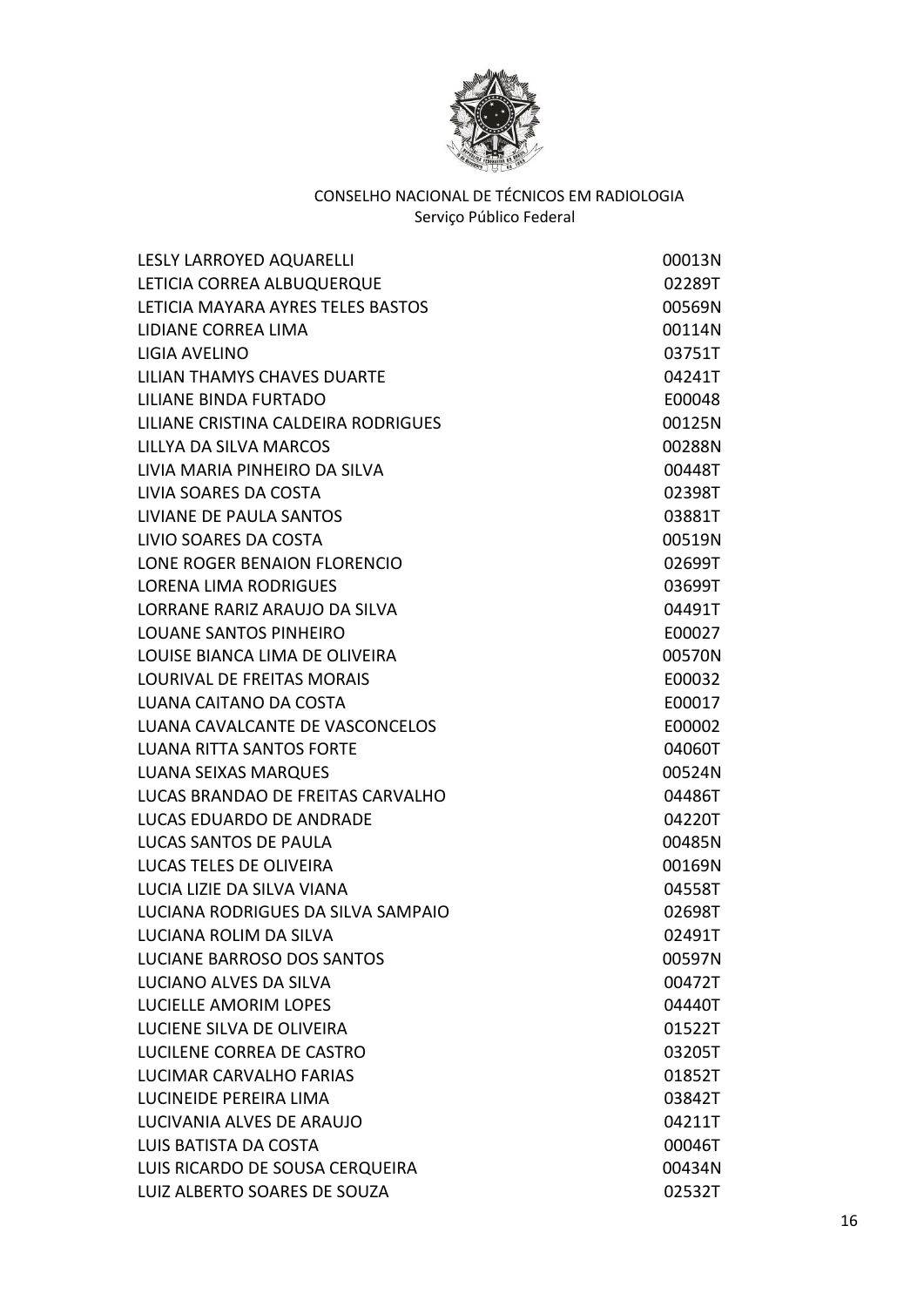

| LUIZ CARLOS NASCIMENTO MACIEL             | 01735T |
|-------------------------------------------|--------|
| <b>LUIZ CARLOS OLIVEIRA LOPES</b>         | 04365T |
| LUIZ FERNANDO RAMOS DE SOUZA              | 03837T |
| LUIZ HIPOLITO BARBOSA MOURAO              | 01454T |
| LUIZ MIGUEL DE LIMA ZACARIAS              | 04530T |
| LUZIA PASCOA DA SILVA                     | 01227T |
| <b>MAALALIEL LOPES DOS SANTOS</b>         | 00972T |
| <b>MAGDIELI DA SILVA</b>                  | 04565T |
| <b>MAIRA DE PAULA FERNANDES</b>           | 00567N |
| MAMEDSON DOS SANTOS DE SOUZA              | 00539N |
| <b>MANOEL EDSON DE MAGALHAES</b>          | 01594T |
| <b>MANOEL MESSIAS DOS SANTOS</b>          | 00733T |
| <b>MARCELO DO REGO LIMA</b>               | 04510T |
| <b>MARCELO GARCIA GOMES</b>               | 00673T |
| <b>MARCELO LIMA MENDES</b>                | 00339T |
| <b>MARCELO MACHADO DE SOUZA</b>           | 04376T |
| <b>MARCIA CAMPOS DE MENESES</b>           | 04051T |
| MARCIA CRISTINA GODEAU DE PAULA           | 00513T |
| <b>MARCIA CRISTINA SIMOES DA SILVA</b>    | 02588T |
| <b>MARCILENE MENDES DE VASCONCELOS</b>    | 01376T |
| <b>MARCILENE SOARES DE FREITAS</b>        | 01252T |
| <b>MARCIO ADRIANO LAVINAS SOARES</b>      | 04287T |
| <b>MARCIO CARDOSO SOUSA</b>               | 00681T |
| <b>MARCIO DO CARMO VALENTIM</b>           | 00547N |
| <b>MARCO ANTONIO BATISTA VIANA</b>        | 03020T |
| MARCO ANTONIO VASCONCELOS RIBEIRO         | 04539T |
| <b>MARCOS ANTONIO NASCIMENTO FERREIRA</b> | 02028T |
| MARCOS BERNARDINO DE ASSIS                | 04177T |
| MARCOS CALEBE SIMOES DE ALMEIDA           | 03007T |
| MARCOS DIONES SILVA DE SOUZA              | 00265N |
| <b>MARCOS DOS SANTOS VASCONCELOS</b>      | 00336T |
| <b>MARCOS FERREIRA DE ANDRADE</b>         | 04026T |
| <b>MARCOS LIVIO RAMOS DA SILVA</b>        | 00124N |
| MARCOS PAULO ASSUNÇÃO PANTOJA             | 00220N |
| MARCUS ALEXANDRE SANTOS FERREIRA          | 04481T |
| <b>MARI TEREZINHA SOEIRO</b>              | 02925T |
| <b>MARIA ALCINEY MENDONCA GLORIA</b>      | 00290N |
| <b>MARIA ANTONIA HOLANDA MAGALHAES</b>    | 03040T |
| <b>MARIA ARLENE SALES DOS SANTOS</b>      | 02117T |
| MARIA AURORA DA COSTA LINO                | 02791T |
| MARIA BEATRIZ SANTOS DA SILVA             | 00590N |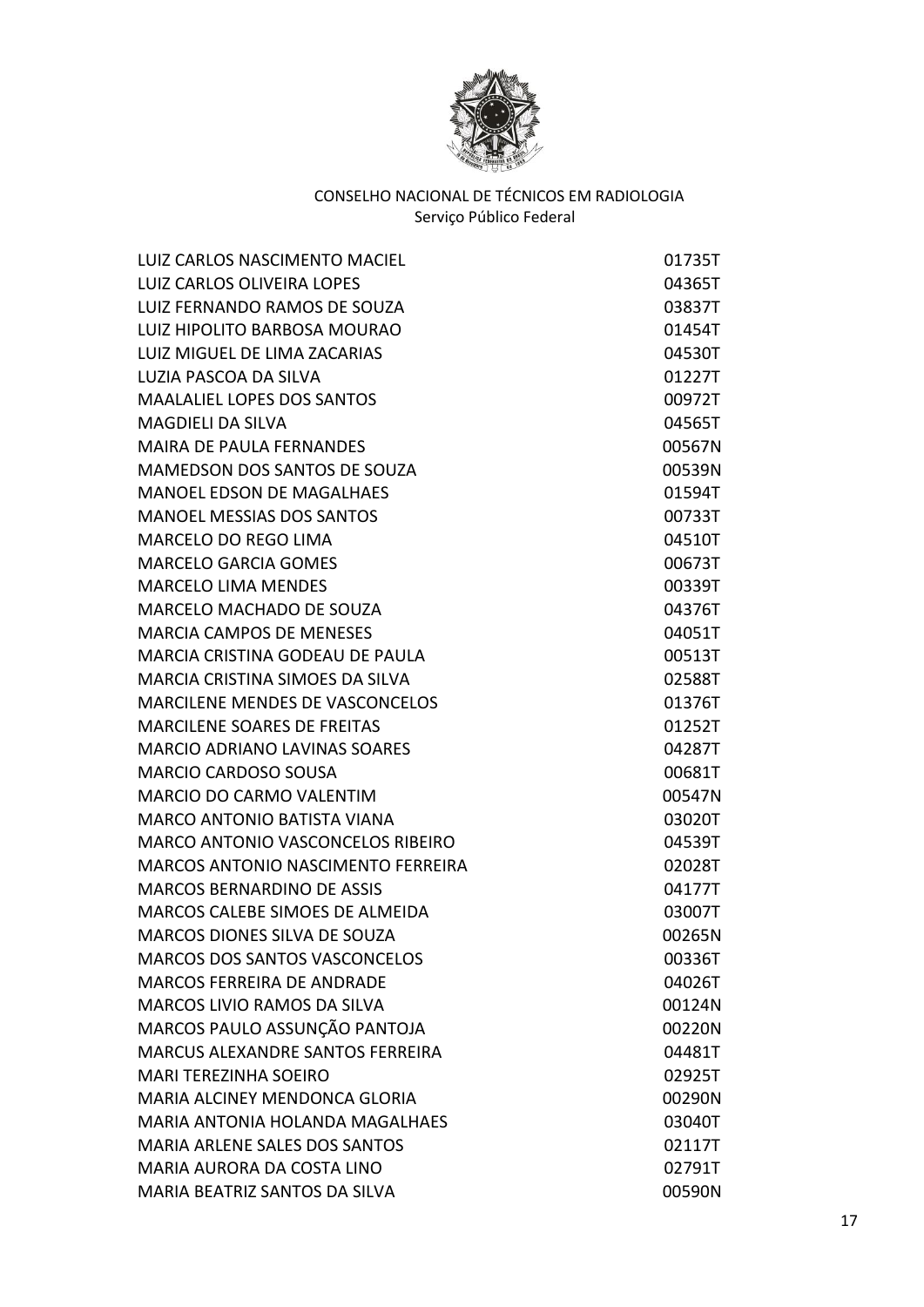

| MARIA CATARINA COSTA DA SILVA            | E00010 |
|------------------------------------------|--------|
| MARIA CATARINA COSTA DA SILVA            | 04493T |
| <b>MARIA CECILIA ABRIGATO</b>            | 00101T |
| MARIA CORDEIRO DO NASCIMENTO             | 00203N |
| MARIA CRISTINA SANTANA DA SILVA          | 00369N |
| MARIA DA CONCEICAO ALVES DE OLIVEIRA     | 00045T |
| MARIA DA CONCEICAO RIBEIRO DOS SANTOS    | 02064T |
| MARIA DA CONCEICAO VIEIRA ANASTACIO      | 02739T |
| MARIA DAS DORES PEREIRA DE ALMEIDA       | 00242T |
| MARIA DE FATIMA COELHO LEITE             | 01857T |
| MARIA DE JESUS BARBOSA DA COSTA          | 01709T |
| MARIA DIRLENE DOS SANTOS LIMA            | 03085T |
| MARIA DO CARMO FIGUEIREDO MELO           | 02919T |
| MARIA DO CARMO GONÇALVES DAMASCENO       | 04200T |
| MARIA DO LIVRAMENTO CAVALCANTE FERREIRA  | 01544T |
| <b>MARIA DO SOCORRO PONTES CHAVES</b>    | 01488T |
| MARIA ELVINDALVA DA SILVA VIANA          | 03277T |
| MARIA FRANCILANE NERY DE SOUZA           | 00355T |
| <b>MARIA HELENA CARVALHO VALENTE</b>     | 02631T |
| MARIA ITELVINA REINALDO DE LIMA          | 04357T |
| MARIA JOSIANA MORAES DE OLIVEIRA         | 01964T |
| MARIA JUCINEI DRUMOND DA SILVA           | 02580T |
| MARIA JURACILENE PEREIRA COSTA           | 02255T |
| <b>MARIA KEILIA FERNANDES DOS SANTOS</b> | E00041 |
| <b>MARIA LEILA DE CASTRO RIBEIRO</b>     | 00516N |
| MARIA RENATA SILVA MARINHO               | E00018 |
| MARIA ROSANEI DA SILVA BARBOSA           | 03743T |
| MARIA ROSILENE MARQUES DA SILVA          | 04458T |
| <b>MARIA SANTANA GOMES NOGUEIRA</b>      | 4      |
| MARIA SONISLEI RODRIGUES DA SILVA        | 01181T |
| <b>MARIA SUELY RODRIGUES COSTA</b>       | 01360T |
| MARIA VALCIRIA VASCONCELOS DE ALMEIDA    | 01197T |
| MARIANA DINIZ BEZERRA MACEDO             | 00328N |
| MARIANO DE SOUZA BEZERRA                 | 00723T |
| <b>MARIJANA LIMA ROCHA</b>               | 04452T |
| <b>MARILENA FABAR DOS SANTOS</b>         | 00304T |
| <b>MARILIA FERNANDES LIMA</b>            | 03810T |
| MARINA DE MELLO SABINO                   | 04399T |
| <b>MARINEZ LUCAS DE SOUZA</b>            | 00533N |
| MARIO ANDRÉ CRUZ DA SILVA                | 00898T |
| <b>MARIO JORGE TORRES GUIMARAES</b>      | 04113T |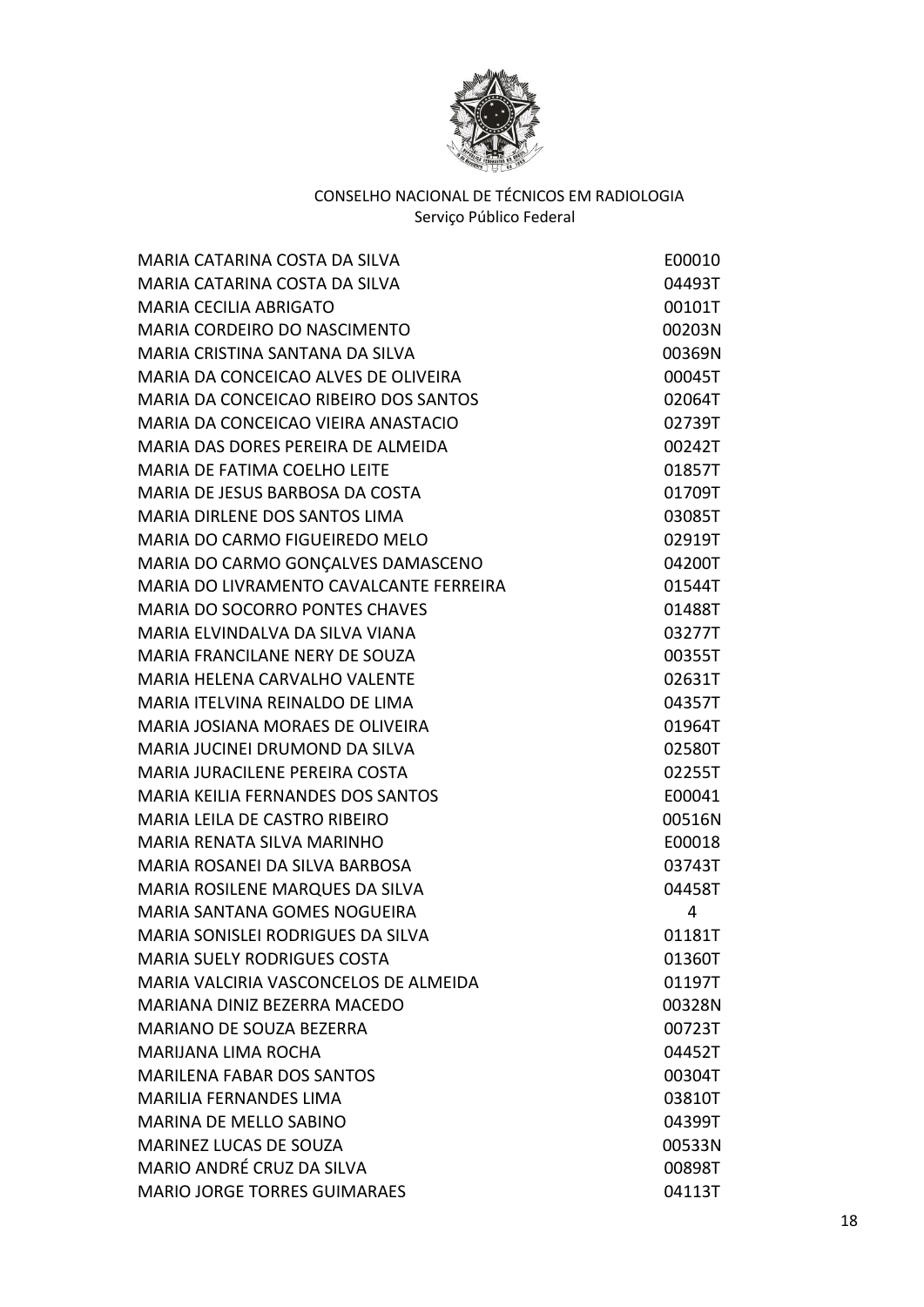

| MARIZA SILVIA MELO SILVA               | 02769T |
|----------------------------------------|--------|
| <b>MARLEY NOGUEIRA PIRES</b>           | 00186T |
| MARLI DE ALMEIDA VIEIRA AZEVEDO        | 04022T |
| <b>MARLI SOUZA CORREA</b>              | 01062T |
| <b>MARLY ELANE DE LIMA LOBATO</b>      | 00535N |
| <b>MATEUS DIAS CANCIO</b>              | 04309T |
| <b>MATHEUS SOUSA MONTEIRO</b>          | 04009T |
| <b>MAURICIO BEZERRA CARREIRA</b>       | E00014 |
| MAURO MARCELO LIMEIRA DE SOUZA         | 00841T |
| <b>MAYANE DA SILVA ALVES</b>           | 03900T |
| <b>MAYANE SOARES RAMOS</b>             | 04451T |
| <b>MAYARA DO NASCIMENTO PEDROSA</b>    | 00542N |
| <b>MAYARA DRIELLI FERNANDES PADRON</b> | 04498T |
| <b>MAYK RIBEIRO BATISTA</b>            | 04492T |
| <b>MAYKSON DE SOUZA LEAL</b>           | 00454N |
| <b>MAYLA NERUZA DE MATOS PACHECO</b>   | 00118N |
| MEIRE JANE DA SILVA CURICO             | 04189T |
| <b>MELIANE TEIXEIRA LIBORIO</b>        | 04522T |
| MICHELLE DAYSE DA ROCHA MONTEIRO       | 00436N |
| MICHELLE DE CASTRO MOREIRA             | 01564T |
| <b>MICHELLE FERNANDES LARA</b>         | 04523T |
| <b>MIRELA TENORIO</b>                  | 00604T |
| MITSI SOCORRO BATISTA DA CUNHA         | 00064T |
| <b>MONICA DE SENA RODRIGUES</b>        | 00015N |
| MONICA NAIARA DA SILVA LEMOS           | 04549T |
| MOUZILANIA CABRAL DA CRUZ              | 00183N |
| <b>MOZAIR CAMPOS</b>                   | 03216T |
| NADYENNY SILVA DE OLIVEIRA             | 02437T |
| <b>NAIRA DE MELO PAES</b>              | 04467T |
| NATALIA DE ARAUJO MEIRELES             | 00418N |
| NATALIA MENEZES BRANDAO                | 04364T |
| NATANAEL PEREIRA CAVALCANTE            | 04237T |
| <b>NAZHANTONY SANTOS GOMES</b>         | 04525T |
| NEIMAR MONTEIRO REPOLHO                | 02406T |
| NELSON DOS SANTOS GALVÃO               | 02045T |
| <b>NEUZIANE SOUSA DE PAIVA</b>         | 01606T |
| NICÁSSIO SANTANA DÓRIA                 | 00289T |
| <b>NILSON GOMES CRUZ</b>               | 02056T |
| NILSON RAINER DE PAULA LIRA            | 04248T |
| NIVALDO SOARES SIQUEIRA                | 00620T |
| NIVIA CRISTINA BRITO FRANÇA            | 04217T |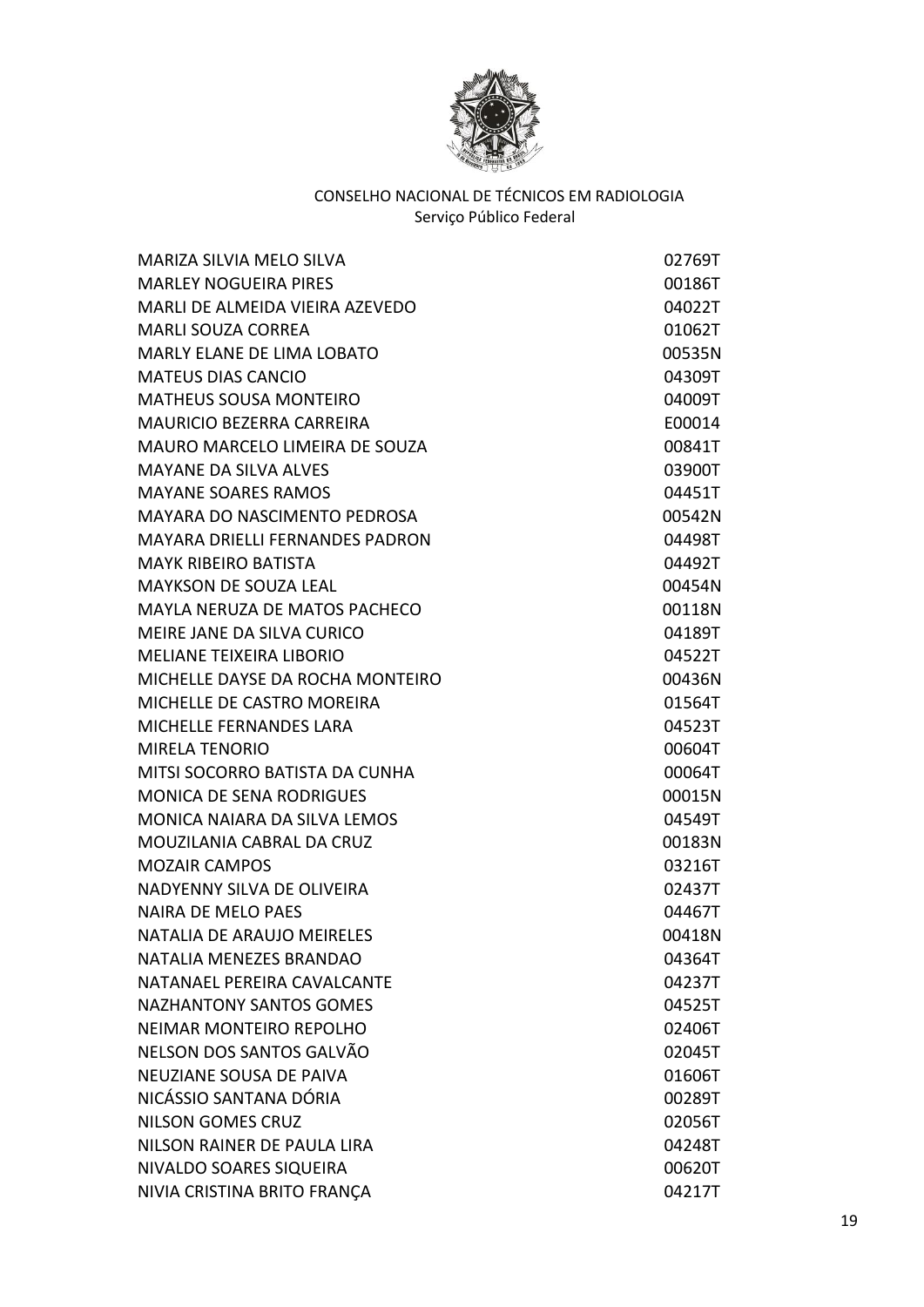

| NIXON MARQUES DA SILVA                  | 04483T |
|-----------------------------------------|--------|
| NOBERTO CARLOS DA SILVA FONSECA         | 04504T |
| <b>NOEMIA FERNANDES LEITE</b>           | 00134T |
| <b>OCIANE ROCHA SALES</b>               | 00530T |
| <b>OCILENE RODRIGUES DUTRA</b>          | 00132A |
| OCLEDSON DE SOUZA CHAVES                | 00855T |
| <b>ODIRLEI DE SOUSA NUNES</b>           | 00707T |
| <b>ODIVALDO ALVES DOS SANTOS</b>        | 01538T |
| <b>OLAVO DE AGUIAR GOMES</b>            | 02841T |
| <b>OLILIA GOMES DE OLIVEIRA</b>         | 02393T |
| OLIVINA RODRIGUES DE SOUZA              | 01572T |
| <b>ONEIR ALBERTO TEIXEIRA DAS NEVES</b> | 02535T |
| OSVALDO BRITO DE ARAUJO                 | 01355T |
| <b>OSVALDO VASCONCELOS LEITE</b>        | 04502T |
| OTAVIO LACERDA DE PAULA                 | 04087T |
| PAMILA DA COSTA BRAGA                   | 00353N |
| PATRICIA ALVES DO NASCIMENTO            | 04326T |
| PATRICIA CORDEIRO DE LIMA               | 03807T |
| PATRICIA DE SOUSA CARNEIRO              | 01717T |
| PATRICIA FERREIRA LUCAS                 | 04351T |
| PAULA DE AQUINO SAMPAIO SEIXAS          | 00072N |
| PAULO RANGEL PONTES MIRANDA             | 00891T |
| PAULO RICARDO DE FREITAS VIEIRA         | 00126N |
| PEDRO DIAS DE LIMA NETO                 | 00894T |
| PEDRO DONATO MENESES SANTOS             | 01325T |
| PEDRO DOS SANTOS DE FREITAS             | E00021 |
| PEDRO MOISES PAULAIN DA COSTA           | 01224T |
| PERIDSON JOHN PEREIRA AMORIM            | 03679T |
| PERRC ANTONIO DA SILVA E SILVA          | 00060N |
| PLINIO MARQUES FILHO                    | 03004T |
| POLLYANA GRAZIELLA MOURA DOS S. ALMEIDA | 00298N |
| PRISCILA DE SOUZA DE OLIVEIRA           | 04464T |
| PRISCILA SIMPLICIO DA SILVA DE SOUZA    | 04460T |
| <b>QUEIMSON GONÇALVES QUIRINO</b>       | 00005N |
| <b>QUELI MICHELI PENHA GODINHO</b>      | 02971T |
| QUEREN HAPUQUE ALBUQUERQUE FERREIRA     | 00479N |
| RAFAEL AMBROSIO LORENCO                 | 02752T |
| RAFAEL DA SILVA ANDRADE                 | 03621T |
| RAFAEL VINICIUS SOARES SAMPAIO          | 00593N |
| RAFAELA SOARES PERES DA SILVA           | 00438N |
| RAFFAELE FIGLIUOLO NETO                 | 00210N |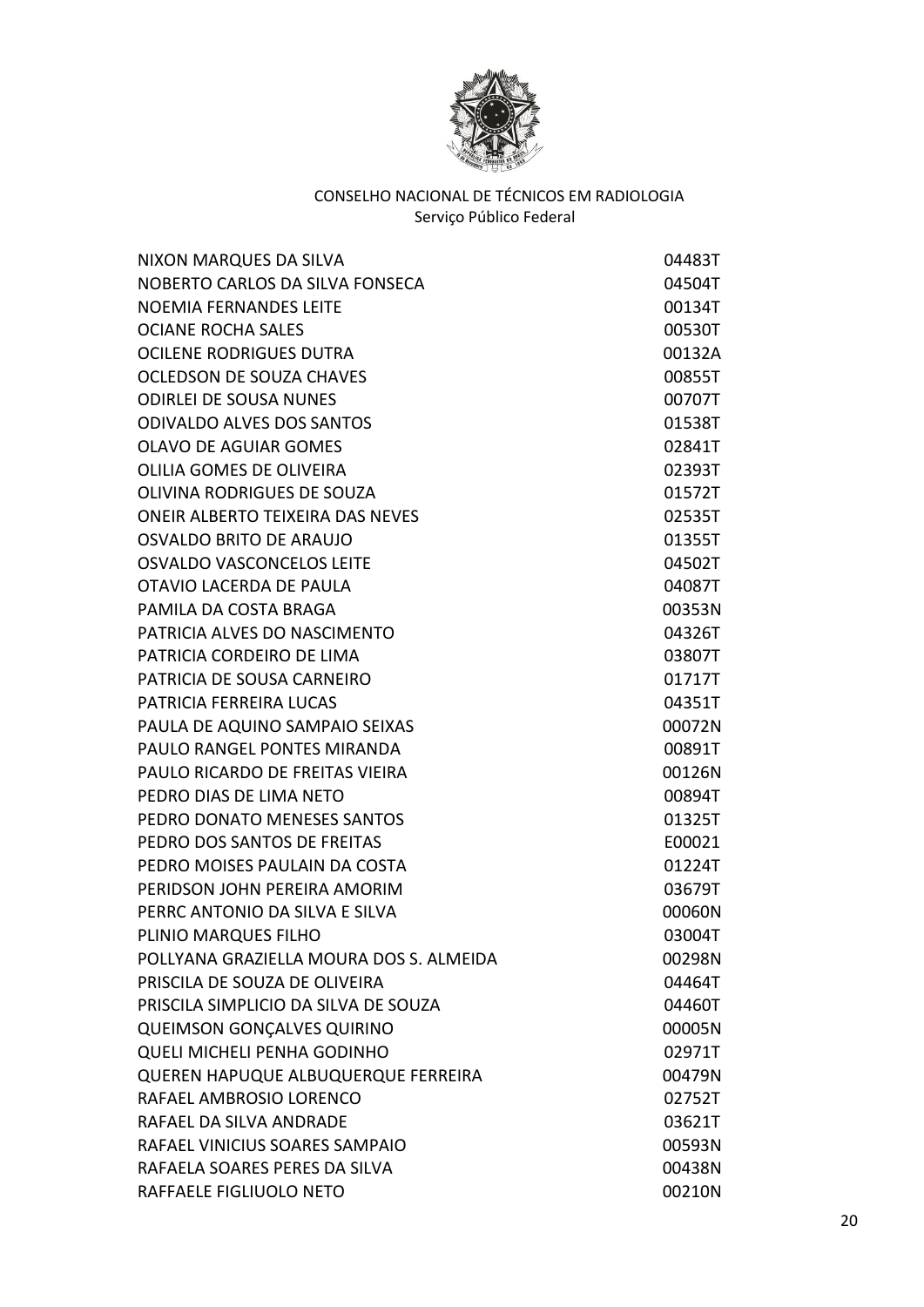

| RAFFAELE FIGLIUOLO NETO                 | 01272T |
|-----------------------------------------|--------|
| RAIANA DA SILVA QUEIROZ                 | 02845T |
| RAIANE FEITOSA DE CASTRO                | 00396N |
| RAILEI SOUZA DA SILVA                   | 00557N |
| RAIMUNDA DARCILENE COSTA AZEVEDO        | 02326T |
| RAIMUNDA NONATA GOMES DA SILVA          | 03484T |
| RAIMUNDA ROSILENE MORAES DAMASCENO      | 00325T |
| RAIMUNDO BONFIM MAGALHAES PACHECO       | 00156N |
| RAIMUNDO LUZIMAR DOS SANTOS OLIVEIRA    | 00750T |
| RAIMUNDO NONATO FERREIRA DA SILVA FILHO | 01543T |
| RAIMUNDO NONATO OLIVEIRA DE SOUZA       | 01166T |
| RAIMUNDO PAIVA DE SOUSA                 | 00550T |
| RAIMUNDO VAGUINEI CORREIA DOS SANTOS    | 01757T |
| RANNA CRISTINA DA CRUZ SILVA            | 04301T |
| <b>RANUTE SANTOS NEVES</b>              | 00529N |
| RAQUEL ROCHA AGUIAR DE ALBUQUERQUE      | 02464T |
| RAYANA KRISNA DA SILVA RUIZ             | E00039 |
| RAYANA PINHEIRO AZEVEDO                 | 00503N |
| <b>RAYANDERSON NUNES CACAU</b>          | 00162N |
| RAYANE BECKMAN NASCIMENTO               | 03137T |
| RAYANE SILVA DE MELO                    | E00022 |
| RAYLSON CARLOS DE SOUZA CARVALHO        | 04203T |
| <b>RAYLSON CORREA PIRES</b>             | 00558N |
| REGIANE DE OLIVEIRA NOGUEIRA            | 3      |
| REGIANE DE OLIVEIRA NOGUEIRA            | 04423T |
| <b>REGINA MARQUES ALVES</b>             | 02745T |
| REGINALDO CONCEICAO DE SEIXAS           | 03431T |
| <b>REGINALDO RODRIGUES ABENSUR</b>      | 03127T |
| <b>REGIS BRAGA DE MENEZES</b>           | 00308T |
| <b>REGIS RODRIGO FERNANDES</b>          | 00171N |
| REINALDO BOMFIM DE CASTRO JUNIOR        | 03758T |
| RENAN AQUINO TEIXEIRA                   | 03863T |
| RENATA DE CASTRO PEREIRA                | 04255T |
| RENATO BRUNO PAIXÃO PEREIRA             | 03937T |
| RENE PIMENTEL DE ALMEIDA                | 03084T |
| RICARDO DE OLIVEIRA GAMA                | 04310T |
| RICARDO SANTOS JIMENEZ                  | 00691T |
| <b>RICARDO SAUNIER BARBOSA</b>          | 00123N |
| RICHARD JONE PONTES ARAUJO              | 04488T |
| RILDO GOMES DE SOUZA                    | 00794T |
| RISELY OLIVEIRA MIRANDA                 | 04450T |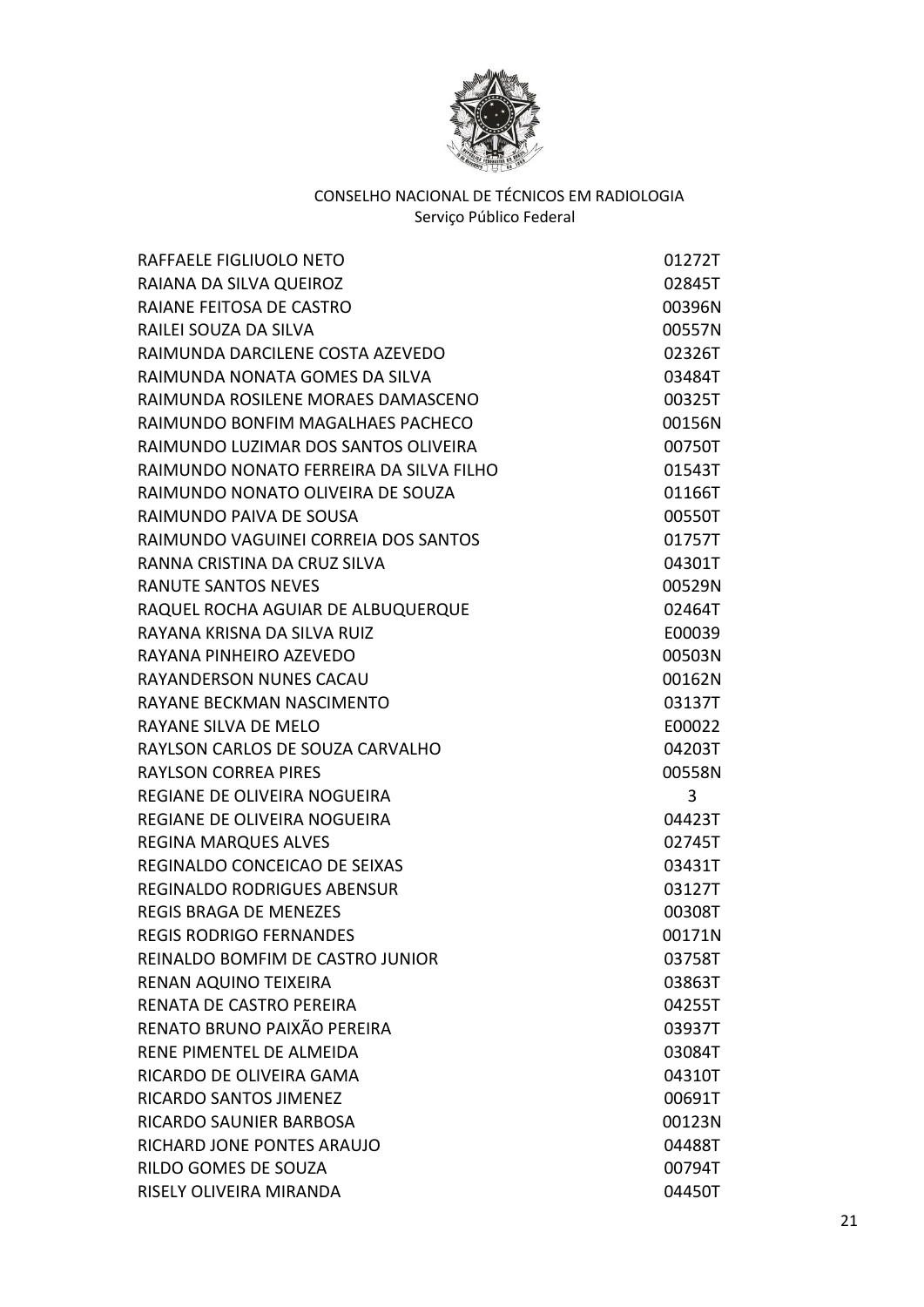

| RITHELLY VICTOR MOTA DE SOUSA      | 00536N |
|------------------------------------|--------|
| RIVA DA SILVA LEITE                | 04012T |
| RIZANE DE SOUZA DIONIZIO           | 02693T |
| ROBERTA KAROLAYNE DOS SANTOS SILVA | 6      |
| ROBERTO MOURA FEITOSA JUNIOR       | 01359T |
| ROBIANA DA SILVA LIMA              | 04161T |
| ROCILEIDE ALVES DE ARAUJO          | 02803T |
| RODRIGO AQUINO TEIXEIRA            | 04427T |
| RODRIGO CARDOSO PEIXOTO            | 04119T |
| RODRIGO COLARES DE SOUZA           | 04064T |
| RODRIGO DE SOUSA MARQUES           | 01464T |
| RODRIGO PEREIRA CORREA ALENCAR     | 04233T |
| RODRIGO RODRIGUES DA COSTA         | 03053T |
| RODRIGO SEIXAS COSTA               | 00164T |
| RODRIGO SILVA DA CRUZ              | 00980T |
| <b>ROGER MARQUES MENDES</b>        | 00757T |
| ROGERIO DE PAULA E SILVA BARRADAS  | 00932T |
| <b>ROGERIO RODRIGUES BRITO</b>     | 00511N |
| RÔMULO DA SILVA AMORIM FILHO       | 04360T |
| RONALDO ALVES DE OLIVEIRA          | 02530T |
| RONALDO SOUZA DOS SANTOS           | 00317N |
| RONDINELLE ZAGURY MONTEIRO         | 00382N |
| RONEY CESAR DE SOUZA CABRAL        | 03153T |
| RONIERE BASTOS SOBRINHO            | 00252T |
| RONIVALDO CESAR DA SILVA LIMA      | 00473T |
| RONYLSON LEITE SANTIAGO            | 03674T |
| ROSA MARIA DE AZEVEDO FRONTOURA    | 00417T |
| <b>ROSANA LIMA MARTINS</b>         | 01743T |
| ROSANA MORAIS SANTOS MOTA          | 04108T |
| ROSANA ROBERTO DA SILVA            | 04185T |
| ROSANGELA DINIZ DA ROCHA           | 01704T |
| ROSANGELA NASCIMENTO OLIVEIRA      | 01595T |
| ROSANGELA PEREIRA DE ALMEIDA LIMA  | 04459T |
| ROSEANE SOUZA DA ROCHA             | 04279T |
| ROSELINA MIRANDA REPOLHO           | 04556T |
| ROSEMARY DE OLIVEIRA SILVA         | 04444T |
| ROSENILDE DA ROCHA PINTO           | 00589N |
| ROSIANE DE SA PORTELA              | 00301N |
| ROSIANE LEITAO DOS SANTOS          | 04314T |
| ROSIANE TELES BATALHA              | 04436T |
| ROSILANE DA SILVA COLACO           | 00571T |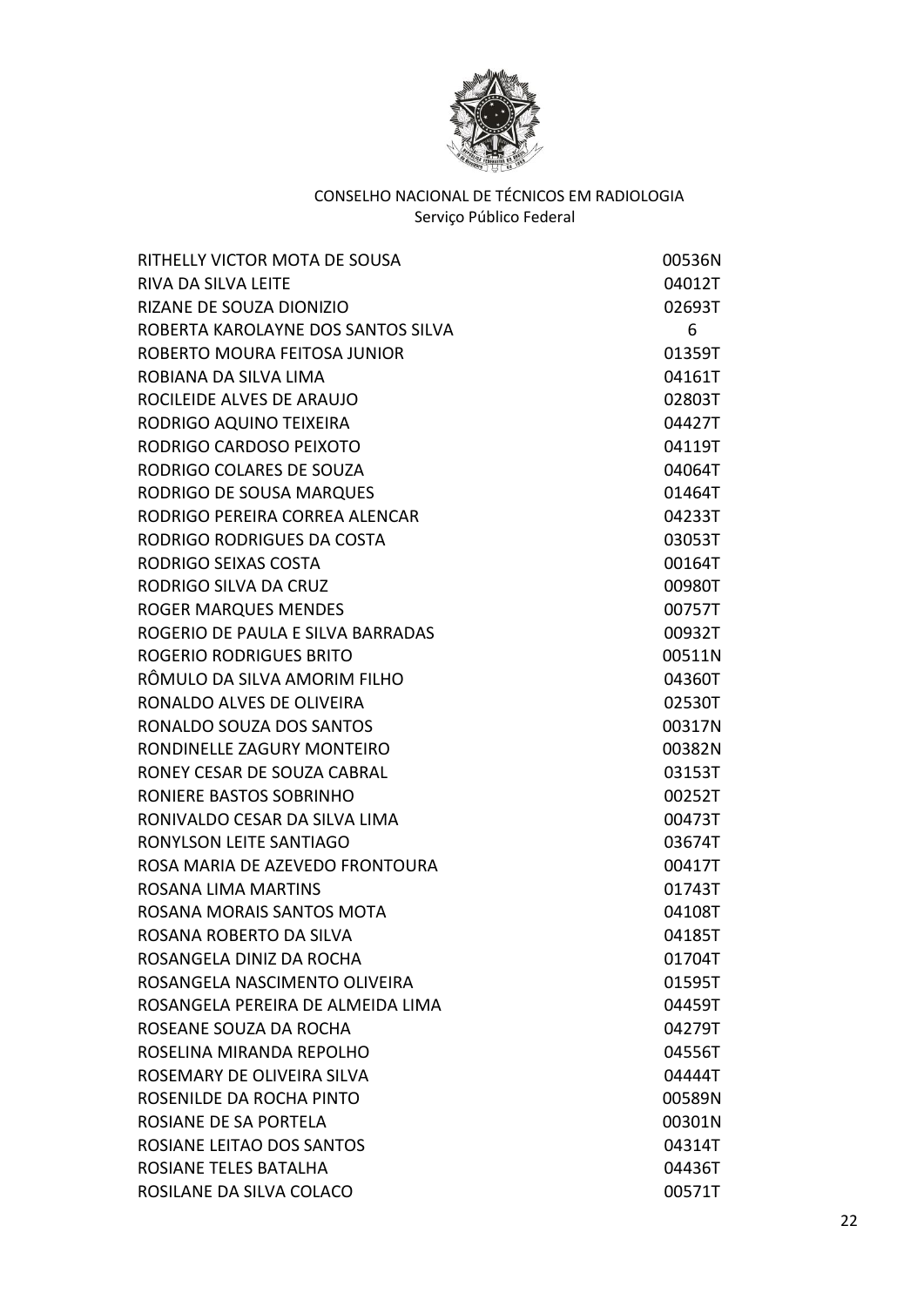

| ROSIMEIRE PINTO VASCONCELOS           | 00185T |
|---------------------------------------|--------|
| ROSINEIA CASTRO TAVARES               | 02754T |
| ROSINEIVA DE MATOS CARDOSO            | 03673T |
| ROSINELMA GUIMARAES DE SENA           | 02304T |
| ROSIVALDO PEREIRA DE OLIVEIRA         | 00468N |
| ROZEMIR CALHEIROS DE SOUZA            | 04413T |
| ROZIANA DOS SANTOS DA SILVA           | 02784T |
| <b>RUAN DOS SANTOS PINTO</b>          | 02875T |
| RUBENS CEZARINO DA LUZ SAMPAIO        | 00171T |
| RUBENS FRANCISCO LIMA RIBEIRO CALMONT | 00314T |
| <b>RUBENS VINICIUS SANTOS SALLES</b>  | 04278T |
| RUDINEI FERREIRA OLIVEIRA             | 00962T |
| RUSEMBERG GONCALVES DE SOUZA          | 01339T |
| RUTY BATISTA PEREIRA DA SILVA         | 04325T |
| SABRINA GAMA MOURA                    | 00427N |
| SADRIANE MEDEIROS NASCIMENTO          | E00034 |
| SAIMA DA SILVA SANTIAGO               | 02800T |
| <b>SALOMAO TELES SOARES</b>           | 04307T |
| SAMARA PINTO DO NASCIMENTO ROSADO     | 04402T |
| SAMUEL SOUZA DE LIMA                  | 03210T |
| <b>SANDRA LOBO RAMOS</b>              | 01481T |
| SANDRA MARIA AGUIAR DA SILVA          | 00495T |
| SANDRA REGINA CAMPELO DE MENEZES      | 02497T |
| SANDRO FABRICIO BRAGA LIMA            | 00424T |
| SANDRO ROGERIO LIBEL                  | 04070T |
| <b>SAOLO MARINHO ANDRADE</b>          | 01954T |
| <b>SARA PROTASIO ASSIS</b>            | 02074T |
| SARA TELES DE VASCONCELOS             | 01430T |
| SAULO JOSE CAPISTANA TENAZOR          | 00551N |
| SCHYSLENE CARLOS SOUZA                | 00133T |
| SEBASTIAO BASTOS BEZERRA              | 00569T |
| SEBASTIAO DIAS DE LIMA                | 03886T |
| SEBASTIAO EDIVALDO RAFAEL DA COSTA    | 01276T |
| SEBASTIAO FILHO CHAVES DO NASCIMENTO  | 02036T |
| SEBASTIAO GOMES DA SILVA              | 00927T |
| SERGIO ALBUQUERQUE AGUIAR             | 00699T |
| SERGIO SOARES DE CARVALHO             | 01107T |
| <b>SHARON DA SILVA CARDOSO</b>        | 03975T |
| SHEILA COELHO DA ROCHA                | 00350T |
| SHIRLEY ARIMATEA DE MELO FRANCO       | 00101N |
| <b>SHIRLEY BARROS DO CARMO</b>        | 00363N |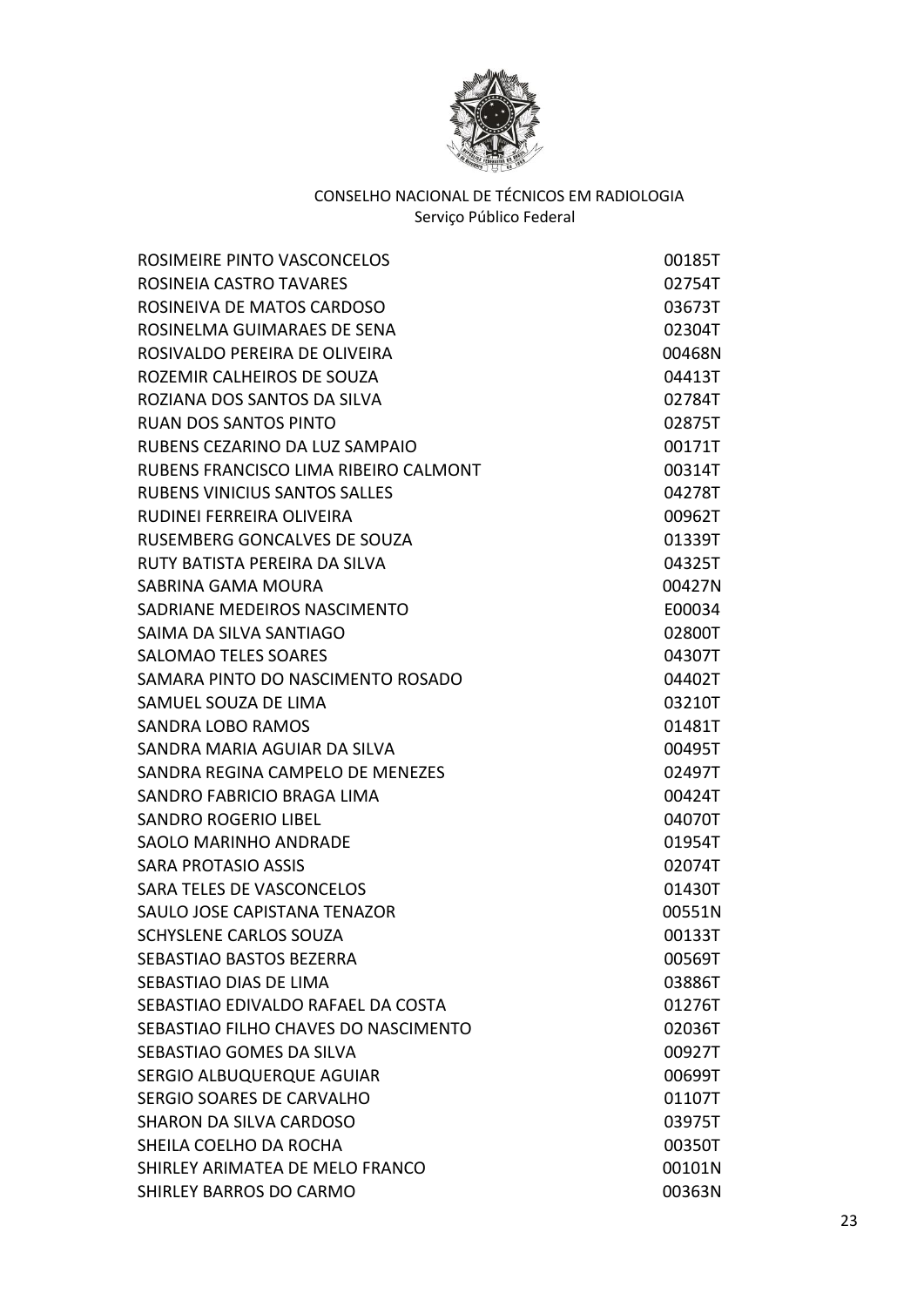

| SIDINEY VILHENA DA SILVA              | 00187T |
|---------------------------------------|--------|
| SIDNEY DO ESPIRITO SANTO MONTEIRO     | 03647T |
| SIDNEY FERREIRA DA SILVA JUNIOR       | 03241T |
| SILAS GUIMARAES LIMA SOUSA            | E00015 |
| SILMARA DO NASCIMENTO SOARES          | 00601T |
| SILVERNEI DA SILVA MATOS              | 04507T |
| SILVIA HELENA SOUZA CALANDRINI        | 04122T |
| SILVIA SILVA SOUZA                    | 02220T |
| SIMONE CONCEICAO AGUIAR               | 04480T |
| SIMONE CRISTINA MIRANDA DA SILVA      | 00210T |
| SIMONE FARIAS DA SILVA                | 04165T |
| SIMONE MATOS DE CASTRO                | 00596N |
| SINDY CARVALHO DOS SANTOS             | 03756T |
| SONIA AURENICE CORREA PICANCO         | 03773T |
| <b>SUELEM FIGUEIREDO VAZ</b>          | E00029 |
| SUELLEN REGINA CONCEICAO DOS REIS     | 01992T |
| SUELLEN REGINA CONCEIÇÃO DOS REIS     | 00469N |
| SUEMIKA CARVALHO PEREIRA              | 04317T |
| SUNAMITA DA GAMA LEAL SILVA           | 00583N |
| SUSY VALERIA AQUINO DE AQUINO         | 00523T |
| <b>SUZANE FERREIRA VASCONCELOS</b>    | 00575N |
| SUZY HELLEN LEITE DE MESQUITA         | 04538T |
| <b>TAILA VIEIRA RAMOS</b>             | 00562N |
| TAINA SENA DOS SANTOS COUTO           | 00584N |
| <b>TALYTA SAMPAIO SILVA</b>           | 03921T |
| <b>TARCISIO CALDEIRA DE MELO</b>      | 03375T |
| TARCISO MEYRA GALVAO DA COSTA         | 01673T |
| TARSIS QUEIROZ MOREIRA DE VASCONCELOS | 00167N |
| <b>TATIANA COELHO MIRANDA</b>         | 04171T |
| <b>TAYNA DOS SANTOS TOGA</b>          | E00038 |
| <b>TEMERSON CANTE NASCIMENTO</b>      | 01912T |
| TEODOMIRO MONTEIRO DA COSTA NETO      | 04149T |
| TERESA DULCIANE DE SOUSA SANTOS       | 00357T |
| THAINA DA SILVA BENCHIMOL             | 04019T |
| THAIS ALMEIDA DA SILVA                | 00564N |
| THAIS EMANUELLE ALVES LOUREIRO        | 04472T |
| THAIS NOGUEIRA DE ASSIS LOPES         | 01251T |
| THAMIRIS REGINA DE ANDRADE TAVARES    | 02183T |
| THIAGO BARROSO DOS SANTOS             | 00447N |
| THIAGO FERREIRA E SILVA               | 04505T |
| THIAGO JOSE FIGUEIREDO                | 03092T |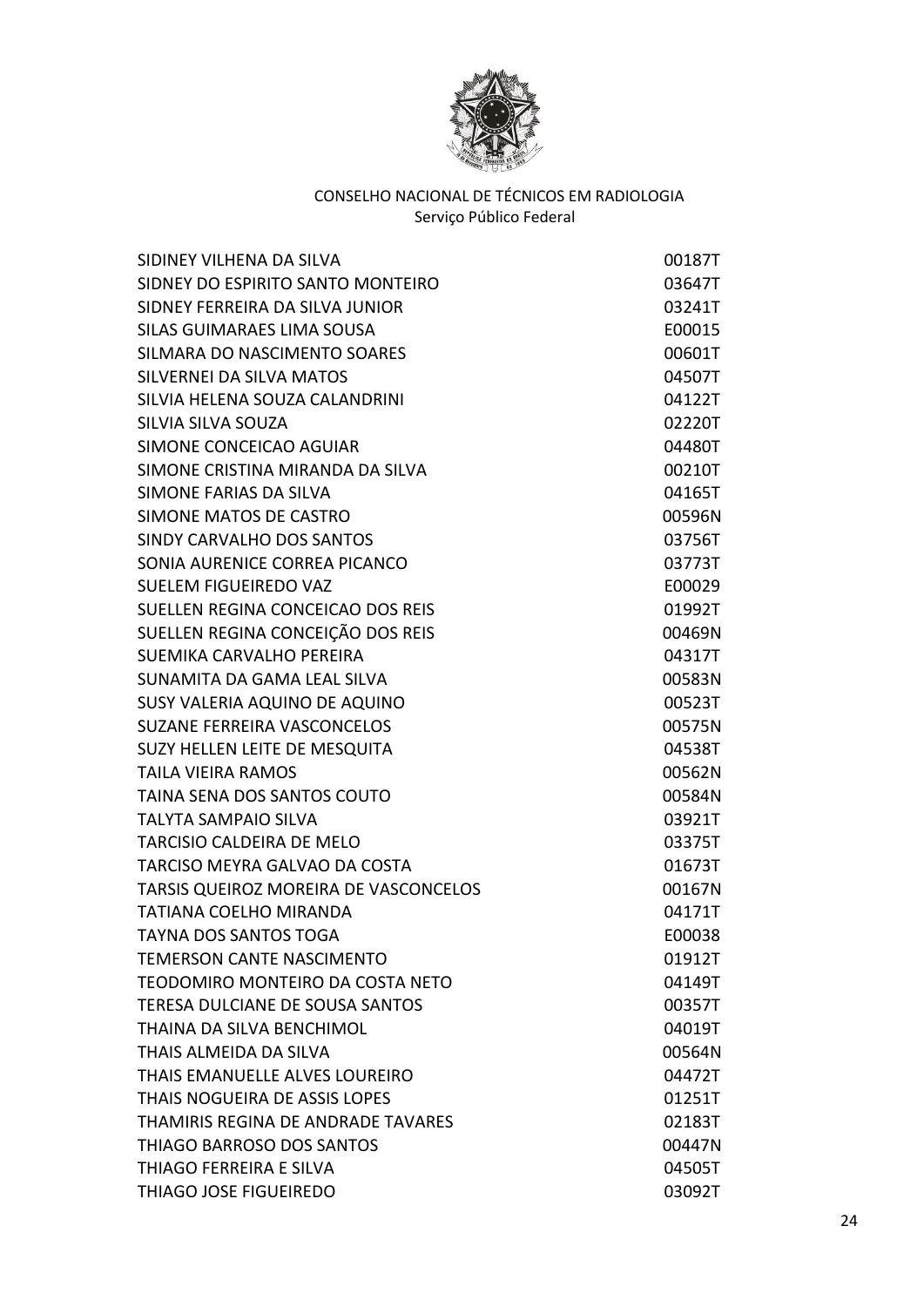

| THIAGO ROCHA DE MELO                    | 04118T |
|-----------------------------------------|--------|
| THIZIANE NUNES DIAS                     | 00572N |
| <b>TIAGO BARBOSA FEITOSA</b>            | 03178T |
| <b>TIAGO RALID GURGEL DE ANDRADE</b>    | 02114T |
| <b>TIAGO SOUZA RIBEIRO</b>              | 04484T |
| TONY NETO GUIMARAES DE BRITO            | 00132T |
| ULISSES DE ALMEIDA GONDIM               | 00506N |
| <b>ULISSES GOULART</b>                  | 00340T |
| <b>VALBER WERBETH ROCHA PAULO</b>       | 00617T |
| <b>VALCIMAR SOARES RUZO</b>             | 01945T |
| <b>VALDECIR RODRIGUES DA SILVA</b>      | 01541T |
| <b>VALDENEI TELES VIEIRA</b>            | 00713T |
| <b>VALDERSON REZENDE FRANCA</b>         | 00453T |
| VALKLIMAR MENDONÇA SABINO               | 02378T |
| VALTEMIR SALDANHA DA SILVA              | 00492T |
| <b>VANDERSON CRUZ MARTINS</b>           | 04294T |
| <b>VANESSA BRITO DAS NEVES</b>          | 00952T |
| VANESSA DA COSTA RAMOS                  | 03570T |
| VANESSA DA SILVA BARBOSA CAMPOS         | 04521T |
| VANESSA DAMIÃO XAVIER                   | 00393T |
| <b>VANESSA DE OLIVEIRA FARIAS</b>       | 04528T |
| VANESSA FURRIEL DE SOUSA                | 03102T |
| VANESSA LARISA AYRES DA SILVA           | 01404T |
| <b>VANESSA LIRA DE SOUZA</b>            | E00019 |
| VANESSA SALGADO DE SOUZA                | 02355T |
| <b>VANESSA SOUZA GOMES</b>              | E00035 |
| VANIA CLAUDIA DE SOUZA COSTA            | 03507T |
| <b>VELURIA BARBARA SOUZA DE MENEZES</b> | 00137T |
| <b>VERIDIANA FAUSTINO MONTAGNINI</b>    | 00450T |
| <b>VERILENE SALES FERNANDES</b>         | 00587N |
| <b>VERONICA TEIA DOURADO</b>            | 02191T |
| <b>VICTOR SILVA DE OLIVEIRA</b>         | 02011T |
| <b>VICTOR SOARES PINTO</b>              | E00036 |
| <b>VILSON SAMPAIO DA SILVA</b>          | 00809T |
| <b>VITOR BATISTA DE SOUZA</b>           | 04128T |
| VIVALDO DE OLIVEIRA ROCHA FILHO         | 04394T |
| <b>VIVIANE ALMEIDA DE SOUZA</b>         | 00437N |
| <b>WAGNER DE ARAUJO MONTEIRO</b>        | 04541T |
| <b>WAGNER EDUARDO DOS SANTOS</b>        | 04184T |
| <b>WALDELICE DE LIMA MONTEIRO</b>       | 00574N |
| <b>WALDENI DA SILVA DOS SANTOS</b>      | 03309T |